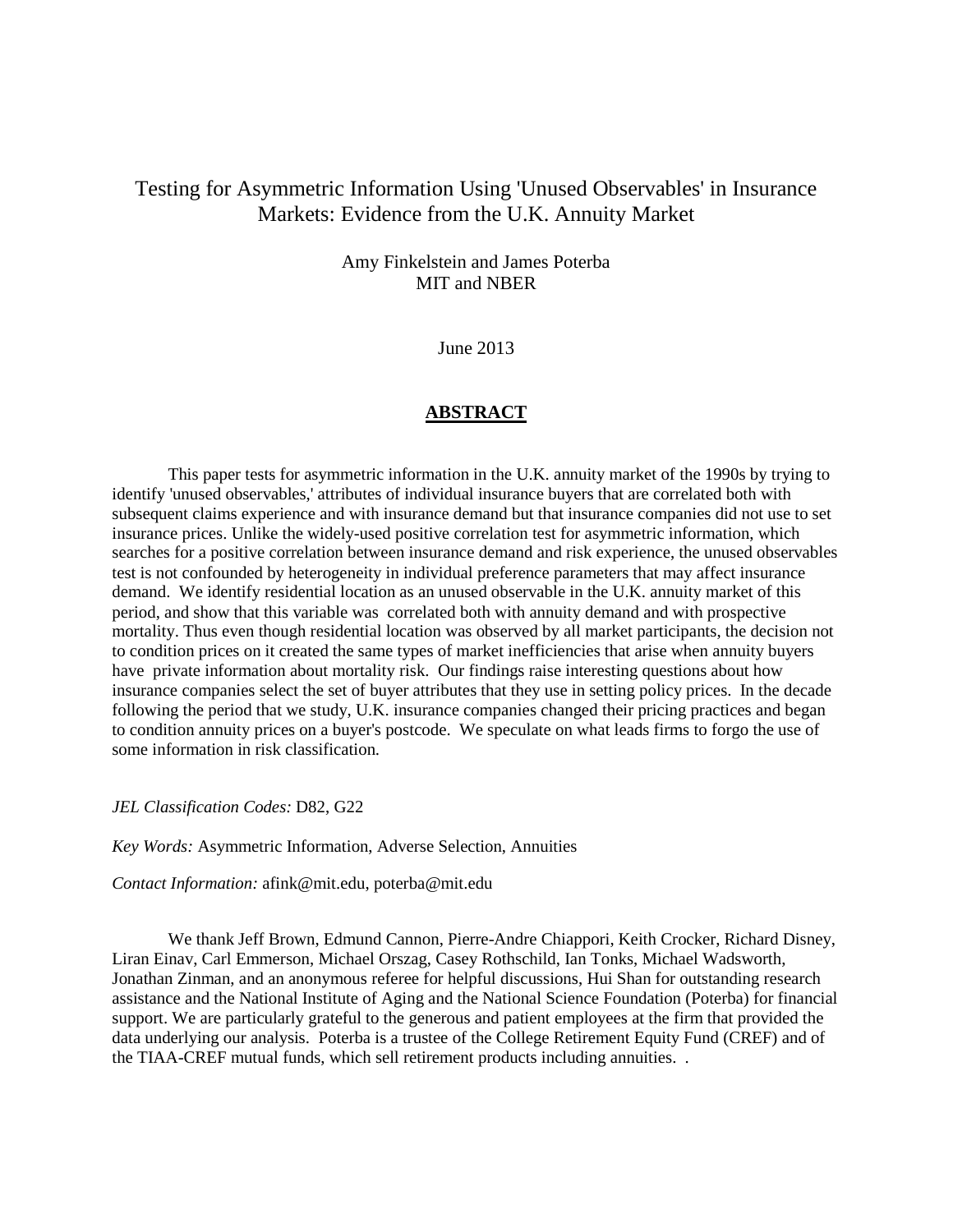Asymmetric information is widely recognized as hindering the efficient operation of insurance markets, but whether it is present in specific markets remains a subject of active research. In recent years, numerous studies have tested for asymmetric information in a variety of different insurance markets. This work has been largely based on the "positive correlation" test described by Chiappori and Salanie (2000). This test rejects the null hypothesis of symmetric information when there is a positive correlation between insurance purchases and risk occurrence, conditional on the buyer characteristics that are used to set insurance prices.

A limitation of the positive correlation test, noted by Finkelstein and McGarry (2006) and Chiappori et al. (2006), is that it breaks down when individuals have private information about characteristics other than risk type, such as risk preferences, and when these other characteristics affect insurance demand. A number of studies, reviewed by Cutler, Finkelstein, and McGarry (2008) and by Einav, Finkelstein, and Levin (2010), suggest that this type of preference heterogeneity plays an empirically important role in many insurance markets.

This paper illustrates an alternative, and quite straightforward, test for asymmetric information that is robust to the existence of preference heterogeneity in insurance demand. When some attributes of insurance buyers that are correlated with insurance demand and subsequent risk experience are not used to price insurance policies, then insurance buyers effectively have private information about their risk type. This may occur even when insurance companies observe, or could observe, the relevant individual characteristics, but choose not to use them in pricing. We refer to this situation as one of "asymmetrically used" information to distinguish it from the more classic "asymmetric information" that results when features of the contracting environment make it impossible for the insurer to observe risk-relevant characteristics of consumers. Asymmetrically used information has similar implications for market equilibrium and market efficiency as the more classic "asymmetric information."

We test for asymmetrically used information by asking if we can identify individual characteristics that are risk-relevant and correlated with insurance demand, but that are not used by insurance companies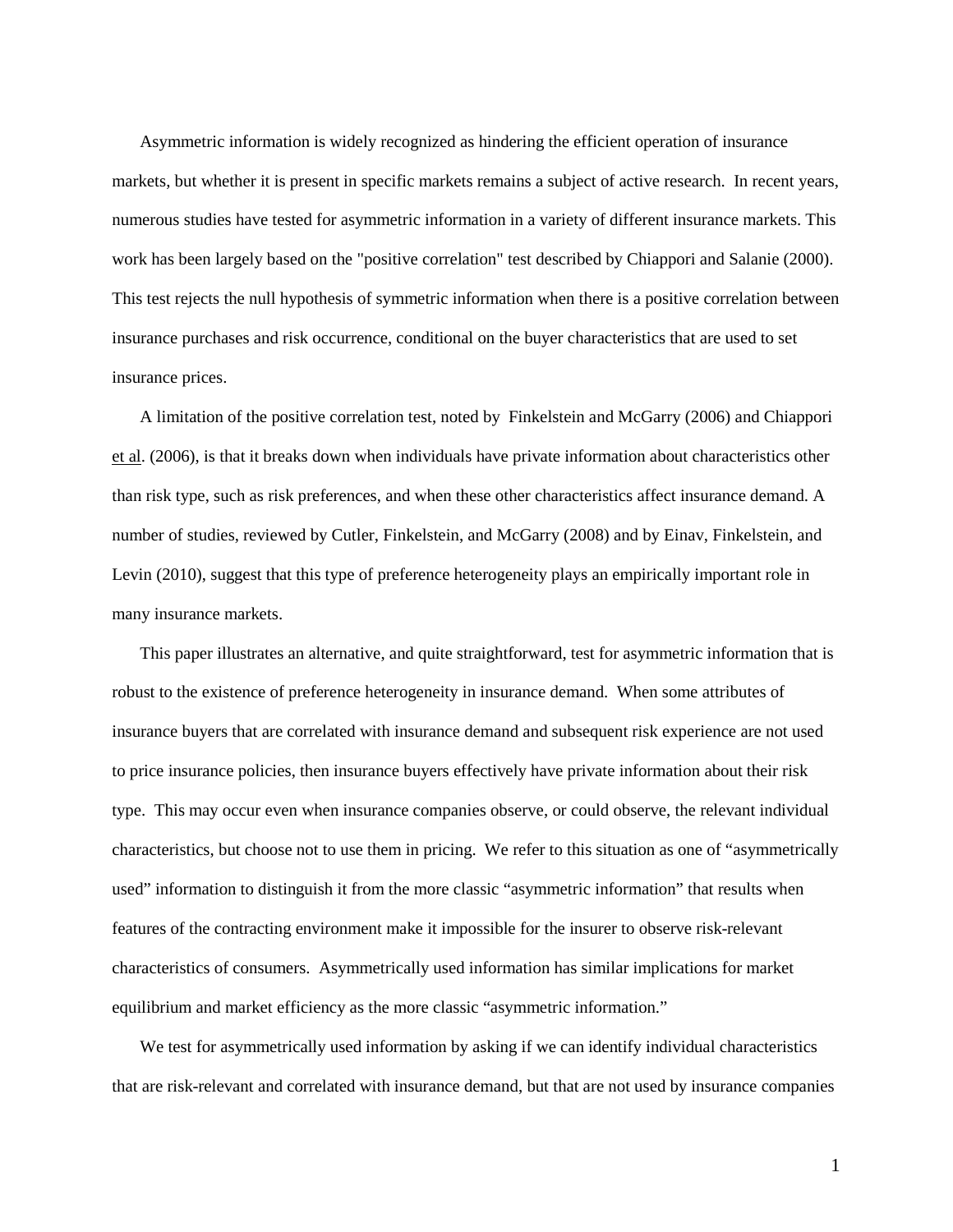in designing the contract menus facing individuals. We refer to this as the "unused observables" test.

Regulation can be one source of "asymmetric use" of information in insurance markets. When insurance companies are prevented from using some individual characteristics in pricing insurance policies, buyers who know these characteristics and their relationship to risk type can exploit this information. In many insurance markets, however, asymmetrically used information occurs because insurance companies voluntarily choose not to price on the basis of risk-related buyer information that they collect, or could collect. We explore this ostensible puzzle in more detail below. We suggest that concerns about regulatory response and consumer backlash may contribute to this behavior, but we stop short of providing any evidence to support this conjecture.

We illustrate the use of the unused observables test in the retirement annuity market in the United Kingdom in the 1990s. In the U.K., those who saved for retirement through tax-preferred savings vehicles – the equivalent of IRA's or  $401(k)$ 's in the United States – were, until 2011, required to purchase annuities. Even when annuitization was compulsory, annuity buyers nevertheless had substantial flexibility with regard to their contract choice, and we test for whether asymmetric information appears to affect these choices.

Understanding the nature of the information structure in retirement annuity markets is of substantial interest in its own right. Annuity markets have attracted attention in light of Social Security reform proposals in various countries to partly or fully replacing government-provided defined benefit, pay-asyou-go retirement systems with defined contribution systems in which individuals would accumulate assets in individual accounts. Whether the government should require individuals to annuitize some or all of their balance, and whether it should allow choice over the type of annuity product purchased, are two important policy design issues. The relative attractiveness of these various options can depend critically on the information structure in the private annuity market.

We implement the unused observables test with a data set containing information on the annuity policies sold by a large U.K. insurance company in the late 1980s and the 1990s. During the time period we study, the company collected information on the annuitant's place of residence but did not use this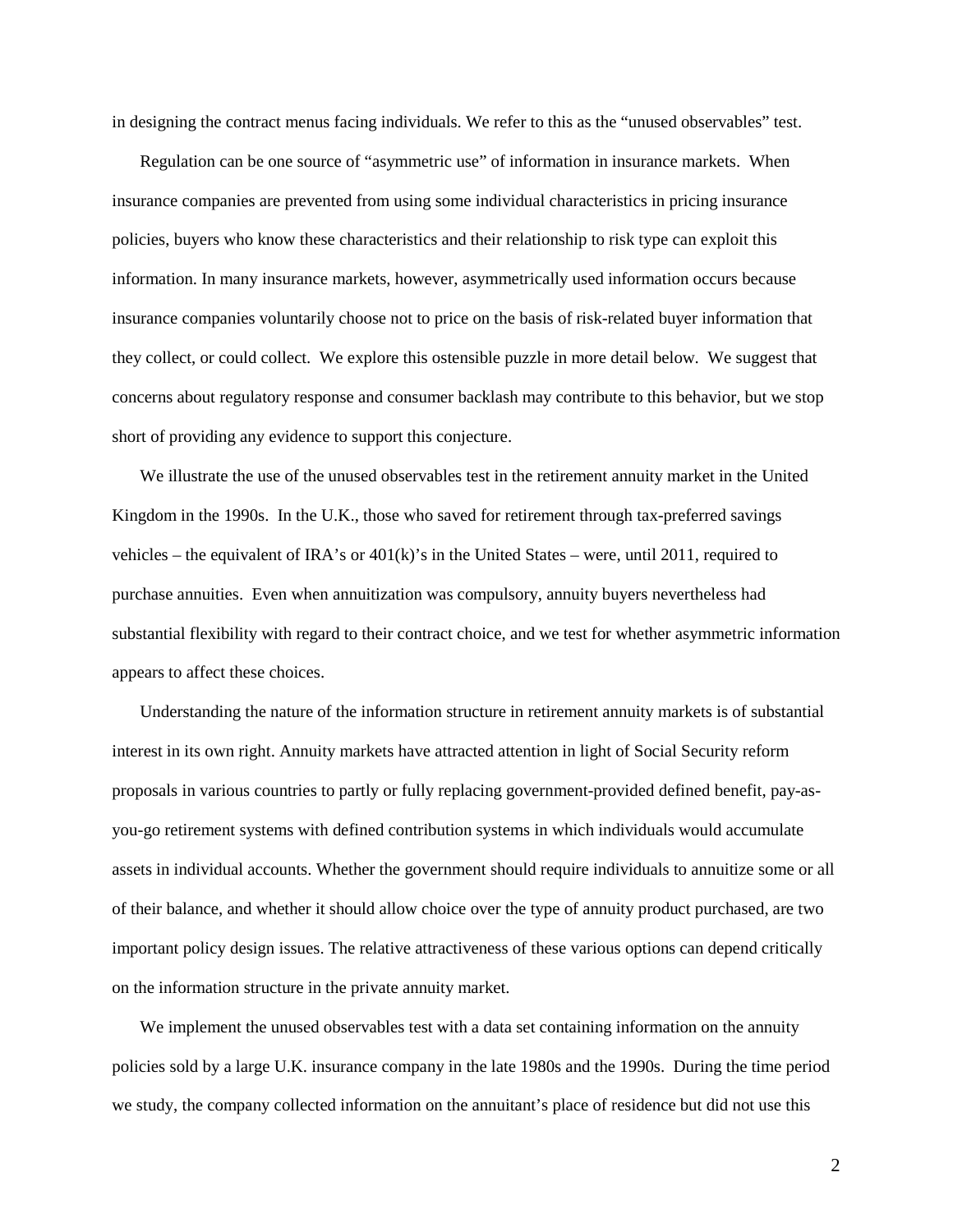information to set prices. In this regard, the firm we study was following standard practice in the industry at the time. We find that conditional on the insurance company's risk classification, which is based on the annuitant's age and gender, an annuitant's place of residence helps to predict future mortality experience. In particular, summary measures describing the socio-economic status in the annuitant's postcode have such predictive power. Moreover, annuitants in higher socio-economic status residential locations purchase larger annuities. These two findings lead us to conclude that place of residence is an unused observable variable that, when not used in annuity pricing, gives rise to a market that operates as though there was asymmetric information.

In Finkelstein and Poterba (2004), we applied the positive correlation test in U.K. annuity market, using data from a different insurance company and for the time period 1981-1998. We rejected the null of symmetric information. Implementing the unused observables test in the same market serves several purposes. First, as we discuss in more detail below, the unused observables test is a more robust test of asymmetric information than the positive correlation test. Second, the unused observables test may offer some insight into the *sources* of private information about mortality risk. In our context, it suggests that socio-economic status is one key source of mortality information that is not priced by insurance companies. Finally, our current analysis raises interesting questions concerning *why* insurance companies voluntarily forgo pricing on risk-relevant observable characteristics.

This paper is divided into six sections. The first describes previous work on asymmetric information, in particular the widely-used positive correlation test. The second section explains the unused observables test. We discuss its strengths and limitations relative to both the positive correlation test of Chiappori and Salanie (2000) and the cost curve test of Einav, Finkelstein and Cullen (2010). Section three summarizes the data set on annuity policies that we analyze. Section four presents our key findings and discusses their interpretation. The fifth section discusses why insurance companies might voluntarily choose not to price on risk-relevant observable characteristics, and briefly describes more recent developments in the U.K annuity market that have resulted in widespread use of postcode-based prices. We suspect that political economy concerns are likely to play an important role in company decisions. A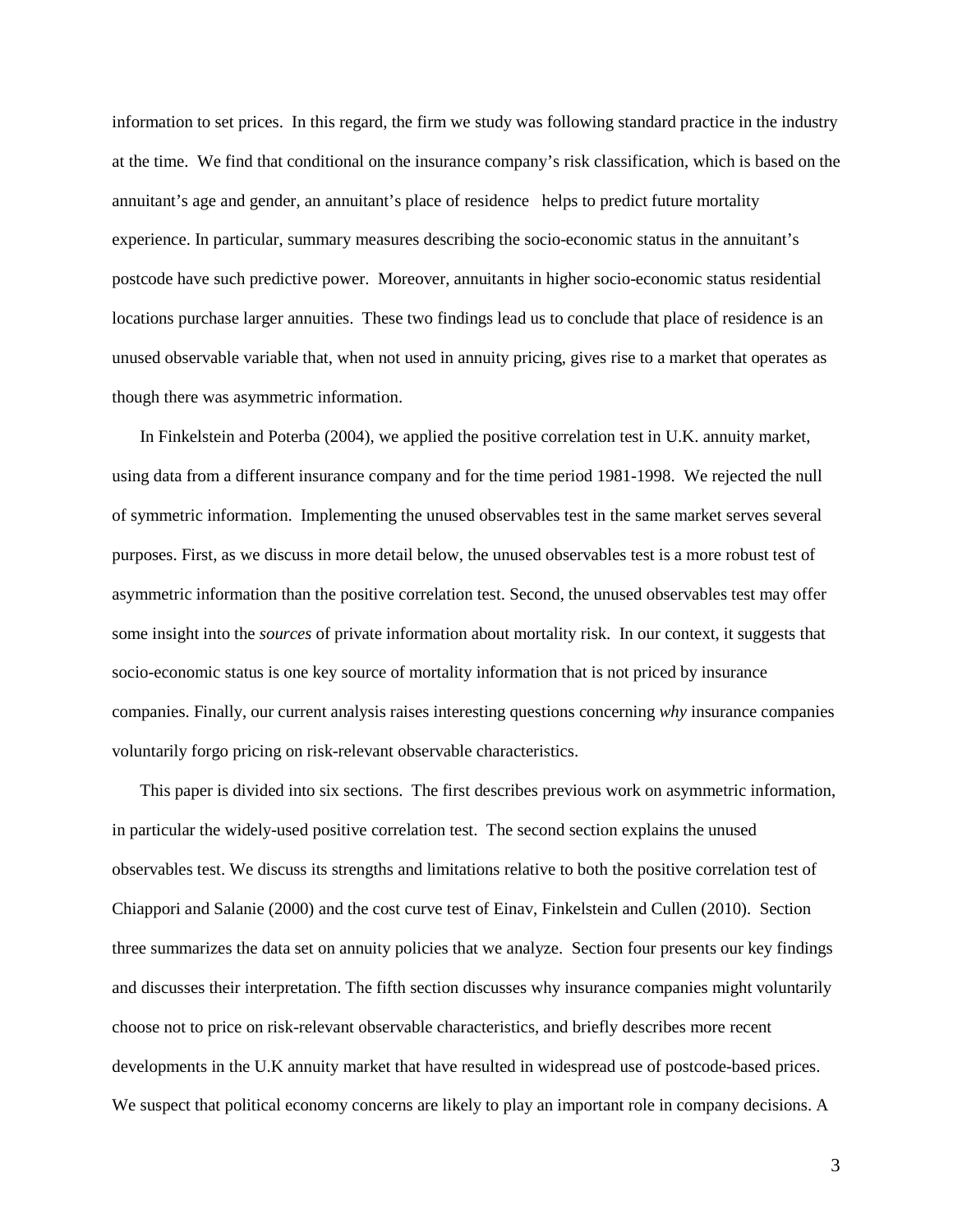brief conclusion considers the implications of our findings for equilibrium in other insurance markets.

## **1. Testing for Asymmetric Information in Insurance Markets: The Positive Correlation Test**

Most of the classic models of equilibrium with either adverse selection or moral hazard predict that those who buy more insurance should be more likely to experience the insured risk (Cawley and Philipson 1999, Chiappori and Salanie 2000).. With moral hazard, insurance coverage lowers the cost of the insured outcome and thus increases the expected loss. With adverse selection, the insured knows more about risk type *ex-ante* than the insurance company does, and, at given price, those who are a higher risk type have more demand for insurance.

This insight underlies the most common test for asymmetric information in insurance markets: the positive correlation test. This test estimates the correlation between the amount of insurance an individual buys and his ex-post risk experience, conditional on the observable characteristics that are used in pricing insurance policies. It is essential to condition on all the information that is used to set insurance prices. Finding, for example, that smokers demand more life insurance than non-smokers, and that they also have higher mortality risk, does not provide evidence of asymmetric information if insurance contracts are priced differently for smokers and non-smokers. Results from the positive correlation test as well as the unused observables test are always conditional on the risk classification that the insurance company assigns to the individual.

The canonical positive correlation test involves estimating two reduced-form econometric models: one for insurance coverage (C) and the other for risk of loss (L). For simplicity we present linear versions of both models. The explanatory variables  $(X)$  in both equations are the set of variables that the insurance company uses to place the buyer into a risk class. The estimating equations are:

$$
(1a) \qquad C_i = X_i \cdot \beta + \varepsilon_i
$$

and

(1b) 
$$
L_i = X_i * \gamma + \mu_i.
$$

Under the null hypothesis of symmetric information,  $\varepsilon_i$  and  $\mu_i$  should be uncorrelated. A statistically significant positive correlation between the two rejects the null hypothesis and points to asymmetric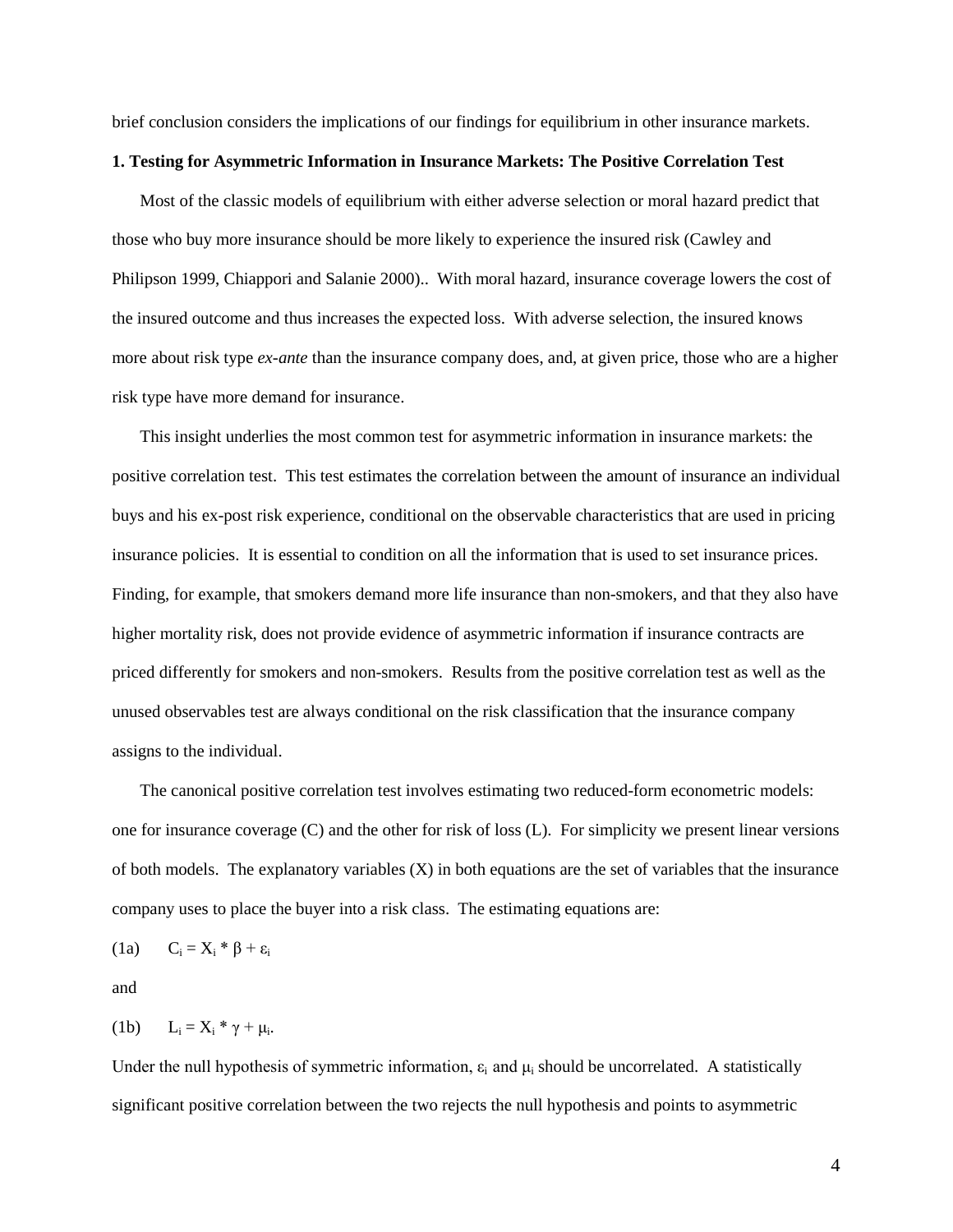information.

Positive correlation tests have yielded a variety of findings in different insurance markets. Cohen and Siegelman (2010) review this literature. In health insurance markets, the preponderance of evidence, reviewed for example by Cutler and Zeckhauser (2000), suggests a positive correlation between insurance coverage and risk occurrence, although there are important exceptions such as Cardon and Hendel (2001). In other health-related markets, however, the findings are less supportive. Finkelstein and McGarry (2006) find a negative correlation between insurance coverage and risk occurrence in long-term care insurance, and Fang, Keane and Silverman (2008) present a similar finding for Medigap insurance. In the automobile insurance market, Chiappori and Salanie (2000), Dionne et al. (2001), and Chiappori et al. (2006) find that insurance coverage and risk occurrence are uncorrelated, while Cohen (2005) finds a positive correlation.

A striking – and potentially revealing – difference emerges when the positive correlation test is applied in life insurance and annuity markets, two markets that insure opposite mortality risks. In the life insurance market, Cawley and Philipson (1999) and McCarthy and Mitchell (2010) find no evidence of a positive correlation between insurance purchase and the risk of dying soon. However, in the annuity market, Finkelstein and Poterba (2002, 2004) and McCarthy and Mitchell (2010) find a positive correlation between annuity demand and the risk of long life. One possible explanation for these different findings is that insurance demand is determined not only by private information about risk type but also by heterogeneity in risk tolerance. All else equal, more risk-averse individuals are likely to demand more annuity coverage and more life insurance. Wealthier individuals might also demand more insurance of both types. However, risk aversion and wealth are likely to be negatively correlated with the risk of dying early, and positively correlated with the risk of living a long time, since more risk averse and wealthier individuals may invest more in life-extending activities. Cutler, Finkelstein and McGarry (2008) provide evidence consistent with this explanation.<sup>[1](#page-5-0)</sup>

<span id="page-5-0"></span> $<sup>1</sup>$  Survival bias is another potential explanation for the absence of finding a positive correlation in life insurance. He</sup> (2009) revisits the Cawley and Philipson (1999) life insurance study but restricts attention to potential new life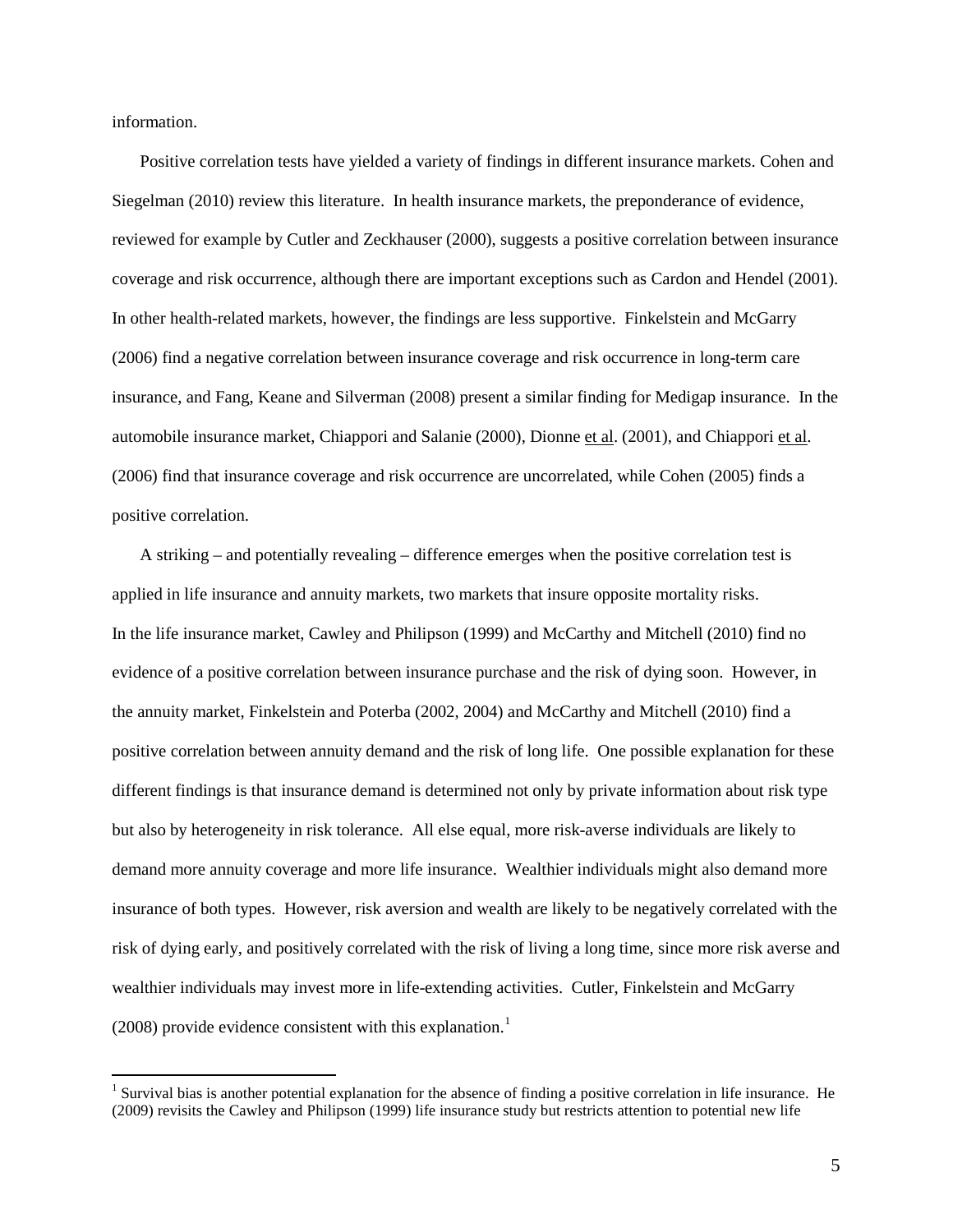As the foregoing discussion illustrates, when individuals have different tastes for insurance, the correlation between  $\varepsilon_i$  and  $\mu_i$  in equations (1a) and (1b) can no longer be attributed only to unobserved differences in risk of loss. When individuals have private information about their risk type  $(Z_1)$  and they also exhibit different degrees of risk aversion  $(Z_2)$ , the residuals from (1a) and (1b) can be written

(2a) 
$$
\epsilon_i = Z_{1,i}^* \pi_1 + Z_{2,i}^* \pi_2 + \eta_i
$$

and

 $\overline{a}$ 

(2b) 
$$
\mu_i = Z_{1,i}^* \phi_1 + Z_{2,i}^* \phi_2 + v_i.
$$

The logic of the positive correlation test assumes that private information risk type  $(Z_1)$  is positively correlated with both insurance coverage and the risk of loss ( $\pi_1 > 0$  and  $\rho_1 > 0$ ). If risk aversion (Z<sub>2</sub>) is also positively correlated with coverage, but it is negatively correlated with risk of loss ( $\pi$ <sub>2</sub> > 0 and  $\rho$ <sub>2</sub> < 0) then the correlation between  $\varepsilon_i$  and  $\mu_i$  may be negative or zero. In this case, the positive correlation test would fail to reject the null hypothesis of symmetric information even in the presence of private information about risk type.

This example illustrates how unobserved heterogeneity in individual preferences can lead to Type II errors in applications of the positive correlation test. De Meza and Webb (2001), Jullien, Salanie, and Salanie (2007), Chiappori et al. (2006) and others develop equilibrium models that illustrate how preference-based selection may offset risk-based selection, making insurance coverage and risk occurrence uncorrelated or even negatively correlated (so-called "advantageous" or "propitious" selection). Einav and Finkelstein (2011) illustrate graphically the nature of equilibrium with adverse and advantageous selection, illustrating how advantageous selection creates over-insurance relative to the efficient allocation, in contrast to the classic under-insurance created by adverse selection.

Several empirical studies suggest the practical importance of preference heterogeneity in insurance

insurance buyers. She finds a positive correlation between life insurance and mortality, and argues that the difference between her results and those in earlier studies is that her analysis avoids survival bias. She notes that those who have private information that they are high mortality buy life insurance and have an elevated risk of early death, which means that they are under-represented in cross sectional samples. This is an interesting insight that bears further exploration in other contexts.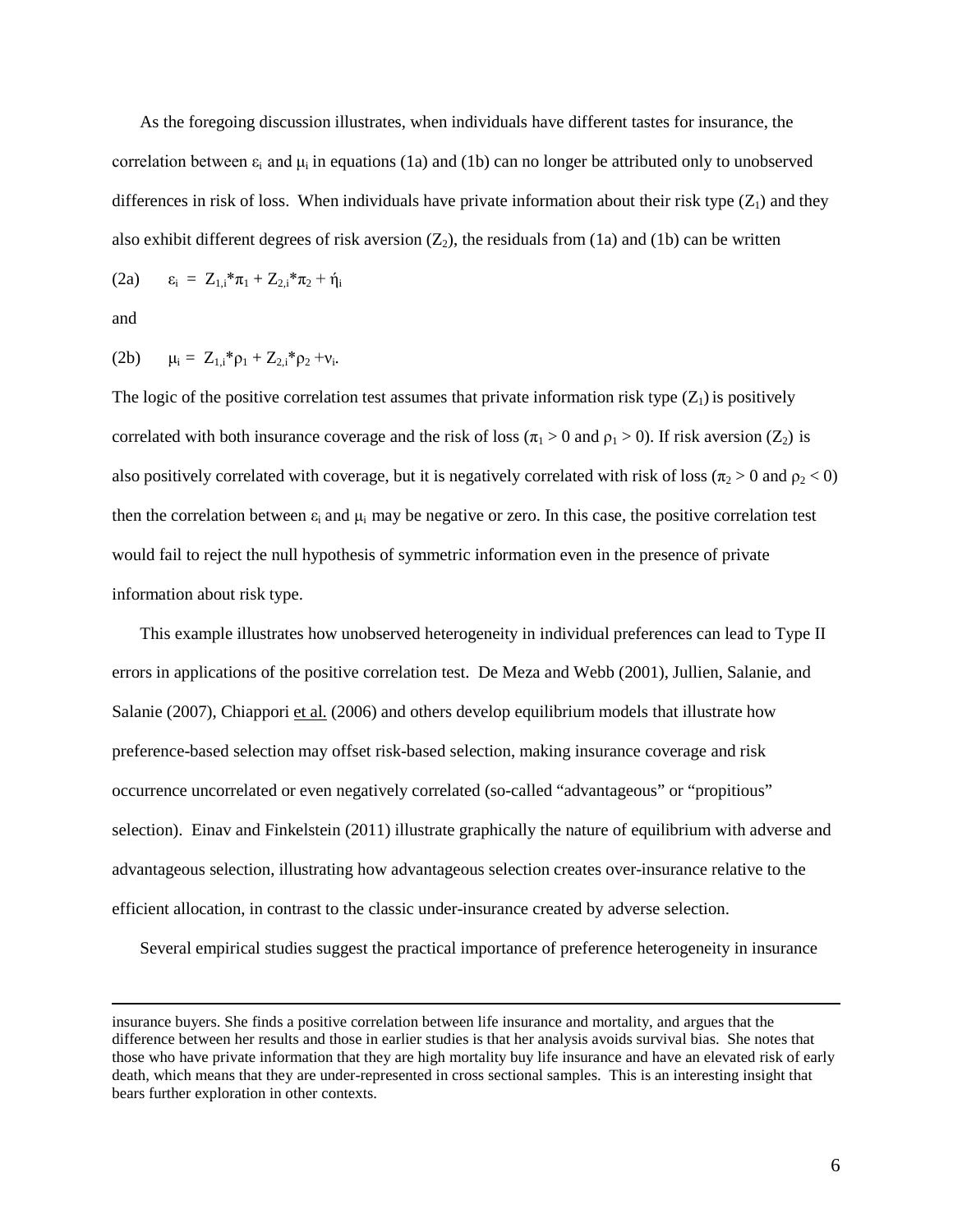markets. Davidoff and Welke's (2005) analysis of the reverse annuity mortgage market, Fang, Keane and Silverman's (2008) study of the Medigap market, and Finkelstein and McGarry's (2006) study of the long-term care insurance market provide evidence that unobserved preferences for insurance are negatively correlated with unobserved risk type. In contrast, Cohen and Einav's (2007) study of auto insurance and Einav, Finkelstein and Schrimpf's (2010) analysis of the U.K. annuity market suggest that unobserved preferences for contracts are positively correlated with risk-selection related demand, thus reinforcing the positive correlation between insurance coverage and risk occurrence created by private information about risk type.

## **2. Testing for Asymmetric Information Using Unused Observables**

In a symmetric information environment, when it is costless for an insurance company to observe buyer attributes and condition the price of insurance policies on these attributes, insurance contracts should be conditioned on any buyer characteristics that are correlated with both demand for insurance coverage and risk of loss. Finding a buyer characteristic that is either unknown to or unused by the insurer, and that is correlated both with demand for insurance coverage and with ex-post risk of loss, implies that the insurance market operates as if there were asymmetric information. The "as if" statement is important, because even if there are no technical barriers to the insurer observing some buyer attributes, if insurers do not condition policy prices on this information, the efficiency attributes of the market equilibrium will resemble those of a market in which sellers are prevented from observing buyer type.

The unused observables test that we implement involves a straightforward search for observable buyer attributes that are both demand-related and correlated with risk of loss. This test can be formalized using the foregoing notation in which X denotes the attributes that are used to assign a potential insurance buyer to a risk class, C denotes insurance coverage and L denotes risk of loss. W, a candidate unused observable variable, could be an element of either  $Z_1$  (risk type) or  $Z_2$  (risk preference). The estimating equations for the unused observable test are:

(3a)  $C_i = X_i * \beta + W_i * \alpha + \varepsilon_i'$ 

and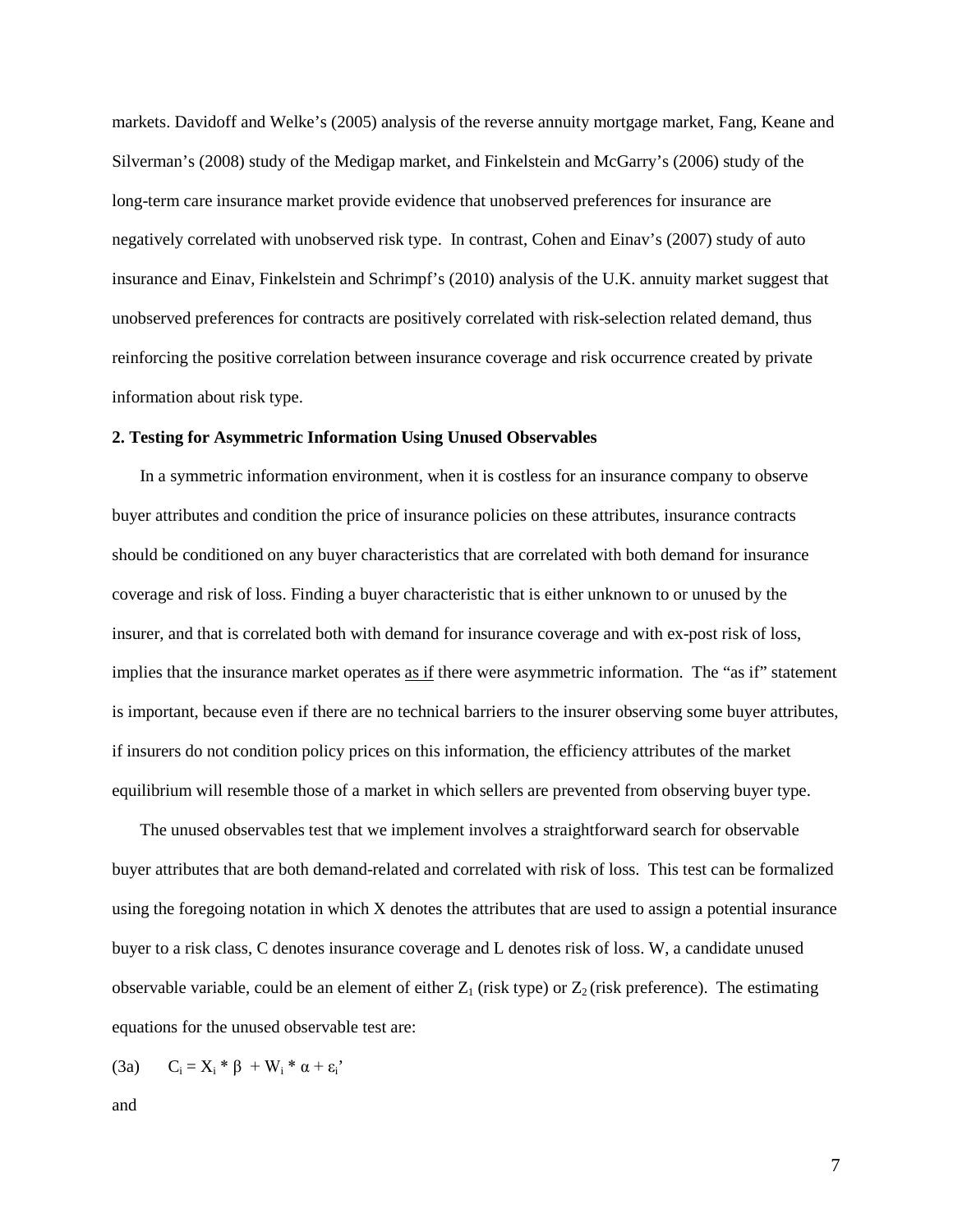(3b)  $L_i = X_i * \gamma + W_i * \delta + \mu_i'$ .

Rejecting  $\{\alpha = 0, \delta = 0\}$  is tantamount to rejecting the null hypothesis of symmetric information, regardless of the signs of α and δ. By investigating several candidate W variables, we can also learn something about the nature of private information in the insurance market.

Implementation of the unused observables test requires individual data on (i) insurance coverage, (ii) ex-post risk experience, (iii) the characteristics used by insurance companies in pricing insurance, and (iv) at least one individual characteristic that is not used in setting prices. The positive correlation test requires the first three types of data, and the settings in which it has been applied often provide opportunities for collecting the fourth. Household surveys, for example, have been used to implement the positive correlation test in various insurance markets. Such surveys often include information on individual attributes such as wealth, parental health history, seat belt use, and occupation, most of which are not used to condition insurance prices. These attributes vary in the extent to which they could be collected by the insurance company, and in the cost that would be involved in verifying the reports. Proprietary data that insurance companies have provided to researchers studying insurance makers, which have often been used in positive correlation tests, sometimes include information that companies have not used in pricing. For example, a policyholder's address is almost always collected and used for billing purposes, but it is not always used in setting prices. In addition, in some cases insurance company data may be supplemented with survey information that contain unused observables. For example, Hemenway (1990) conducted an in-person survey of seat belt use and insurance purchases among rental car drivers, and Ivaldi (1996) supplemented a French data set on automobile insurance with a survey of the insured's smoking behavior. Neither variable is used in pricing the respective insurance products.

The unused observables test thus overcomes a limitation of the positive correlation test when there is unobserved preference heterogeneity. An important drawback of the unused observables test, however, is that it is one-sided. Failure to find individual characteristics that are not used in pricing, but that are correlated with risk of loss and insurance demand, may simply reflect a lack of sufficiently rich data, rather than the absence of asymmetric information. Another limitation is that, like the positive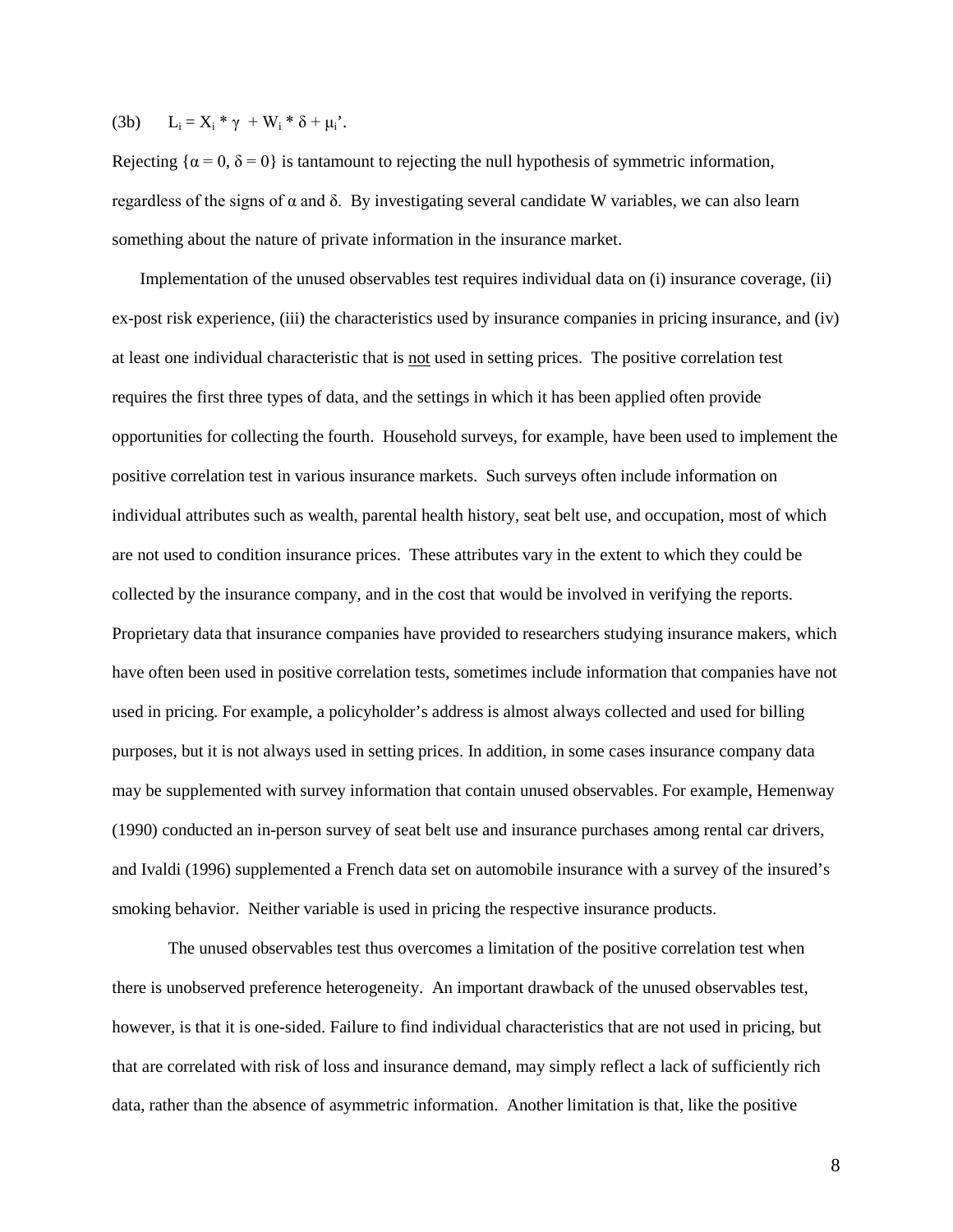correlation test, the unused observables test does not distinguish between adverse selection and moral hazard. We discuss below how it is sometimes possible to use supplementary information to do so.

The "cost curve" test for selection developed by Einav, Finkelstein and Cullen (2010) is robust to the presence of preference heterogeneity and it is unaffected by the presence, or absence, of moral hazard. However, it imposes a substantially higher data hurdle than either the positive correlation or the unused observables test. In particular, while all three tests require that the econometrician observe insurance coverage and ex-post claims (or other measures of expected costs) among individuals who are offered the same set of insurance contracts, the cost curve test also requires variation in the price of insurance coverage that is uncorrelated with insurance demand. Einav and Finkelstein (2011) provide a graphical illustration of the relationship between these tests.

## **3. Place of Residence as an Unused Observable in the United Kingdom Annuity Market**

We apply the unused observables test to the United Kingdom's compulsory annuity market in the 1990s. Annuities pay a pre-specified payment stream to their beneficiaries, the annuitants, for as long as they are alive thereby providing a way of spreading an accumulated stock of resources over a lifetime of uncertain length and thus insuring against the risk of outliving one's resources. From the perspective of an insurance company, a higher risk annuitant is one who has a higher chance of a long life.

## *3.1 Insurance Company Data and Descriptive Statistics*

During our sample period, 1988 through 1998, retirees who had accumulated savings in tax-preferred retirement saving accounts in the United Kingdom were required to annuitize a large portion of their accumulated balance. They could, however, choose among a number of annuity options that offered different amounts of insurance. There were no restrictions on the characteristics that U.K. insurance companies could use in pricing annuities in this market. Ainslie (2000) reports that in the U.K. in the 1990s, the vast majority of annuities, including all of the ones sold by the company that provided data for this study, were priced solely on the basis of the annuitant's gender and age at the time of purchase. This is no longer the case, and the annuity market changed substantially during the most recent decade, as we explain below. To apply the unused observables test for our sample period, we need data on the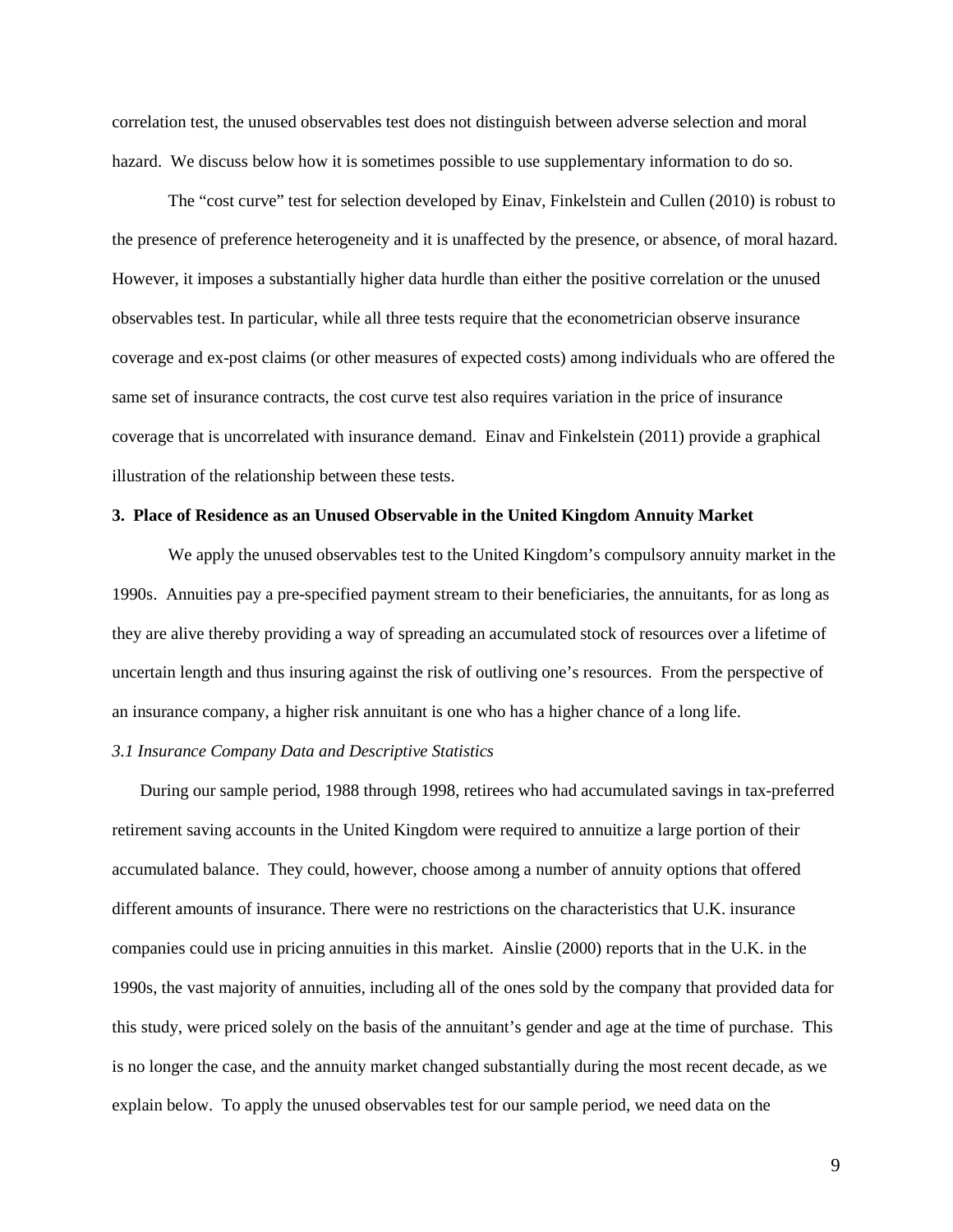characteristics used in pricing -- gender and age -- as well as another characteristic that is related to both survival prospects and annuity demand.

We obtained data from one of the largest U.K. annuity sellers. These data were also used by Einav, Finkelstein and Schrimpf (2010) to analyze the welfare cost of asymmetric information in the U.K. annuity market. The data set includes information on all of the company's compulsory annuities that were in force in 1998 and that were sold between January 1, 1988 and December 31, 1998. We observe the annuitant's date of death if he died over the six-year period between January 1, 1998 and February 29, 2004. We also observe detailed information on the type of annuity purchased, and the three characteristics of the annuitant that are used in pricing the annuity: the date of purchase, the annuitant's date of birth, and the annuitant's gender. Finally, we observe a characteristic not used in pricing: the individual's post code, which indicates his place of residence.

For analytical tractability, we restrict our sample in several ways. We focus on the approximately sixty percent of the sample firm's annuities that insure a single life. The mortality experience of the single life annuitant provides a convenient ex-post measure of risk type; measuring the risk type of a joint life policy which insures multiple lives is less straightforward. We also restrict the sample to the approximately eighty percent of annuitants who hold only one annuity policy, thereby avoiding the complexity of modeling the total annuity stream for individuals who hold multiple policies. We restrict attention to the approximately ninety percent of policies sold in England or Wales because we cannot map postcodes in Scotland into the same type of geographic unit that we can for England and Wales. Finally, we exclude annuitants who purchased annuities before age 50, and limit our sample to those who purchased annuities with guarantee periods of five or ten years. These exclusions affect less than one percent of our sample. Our final sample consists of 52,824 annuitants.

Table 1 presents summary information on our data sample. The average age at annuity purchase is 62, and 59 percent of the purchasers are male. Our sample characteristics appear to match the characteristics of the broader market, described by Murthi et al. (1999), and of other individual firms in the market, such as the one studied in Finkelstein and Poterba (2004). The table also presents summary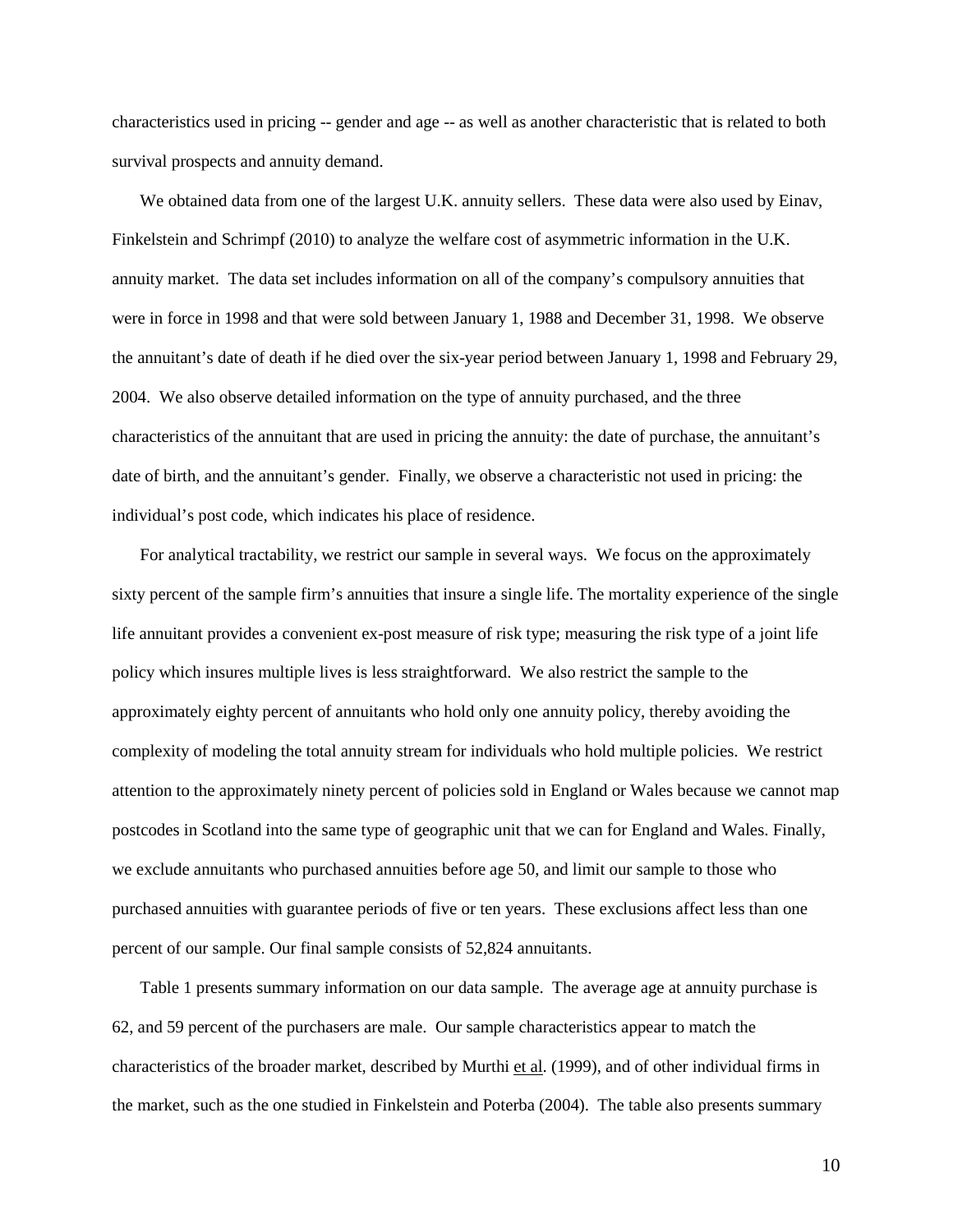information on annuity product characteristics that we will discuss below.

#### *3.2 Residential Location as an Unused Observable*

 Each postcode - which encompasses about forty people - lies wholly within a ward. A ward consists of about 9,000 residents. Our sample includes annuitants from 49,123 unique postcodes and 8,941 unique wards, out of a possible 1.24 million postcodes and 9,527 wards in England and Wales. We link the annuitant's ward to ward-level data on socio-economic characteristics from the 1991 U.K. Census. The public use version of the U.K. Census does not contain postcode-level data.

Two measures of ward-level socio-economic status are available in the U.K census: educational attainment and occupation. Educational attainment is reported as the percent of the ward population aged 18 and over that is "qualified," which requires an educational credential above the level of the A-level standard, the equivalent of a good high school degree in the United States. Table 2 provides summary statistics on educational attainment. We report two sets of summary statistics, one weighting each ward by its population, and the other weighting each ward by the number of policies from that ward in our sample. The average person in England and Wales comes from a ward in which about 13 percent of individuals are qualified. The average annuitant in our sample, however, comes from a ward in which about 16 percent of individuals are qualified.

The ward-level census data also report the percent of employed people in each ward in different "social classes," which are roughly occupational categories. We compare three groups: professional and managerial (social classes I and II), skilled manual or non manual (social class III), and partly skilled or unskilled (social classes IV and V). Table 2 shows that the average person in England and Wales lives in a ward in which about 32 percent of the employed individuals are in professional and managerial occupations, 44 percent in skilled manual or non-manual occupations, and 22 percent are in partly skilled or unskilled occupations. A small "omitted" group is in the armed forces or in another setting that is difficult to classify. The average annuitant in our sample is drawn from a higher social class ward than the average individual in the population. This is consistent with Banks and Emmerson's (1999) findings on annuitants in the U.K. Family Resources Survey.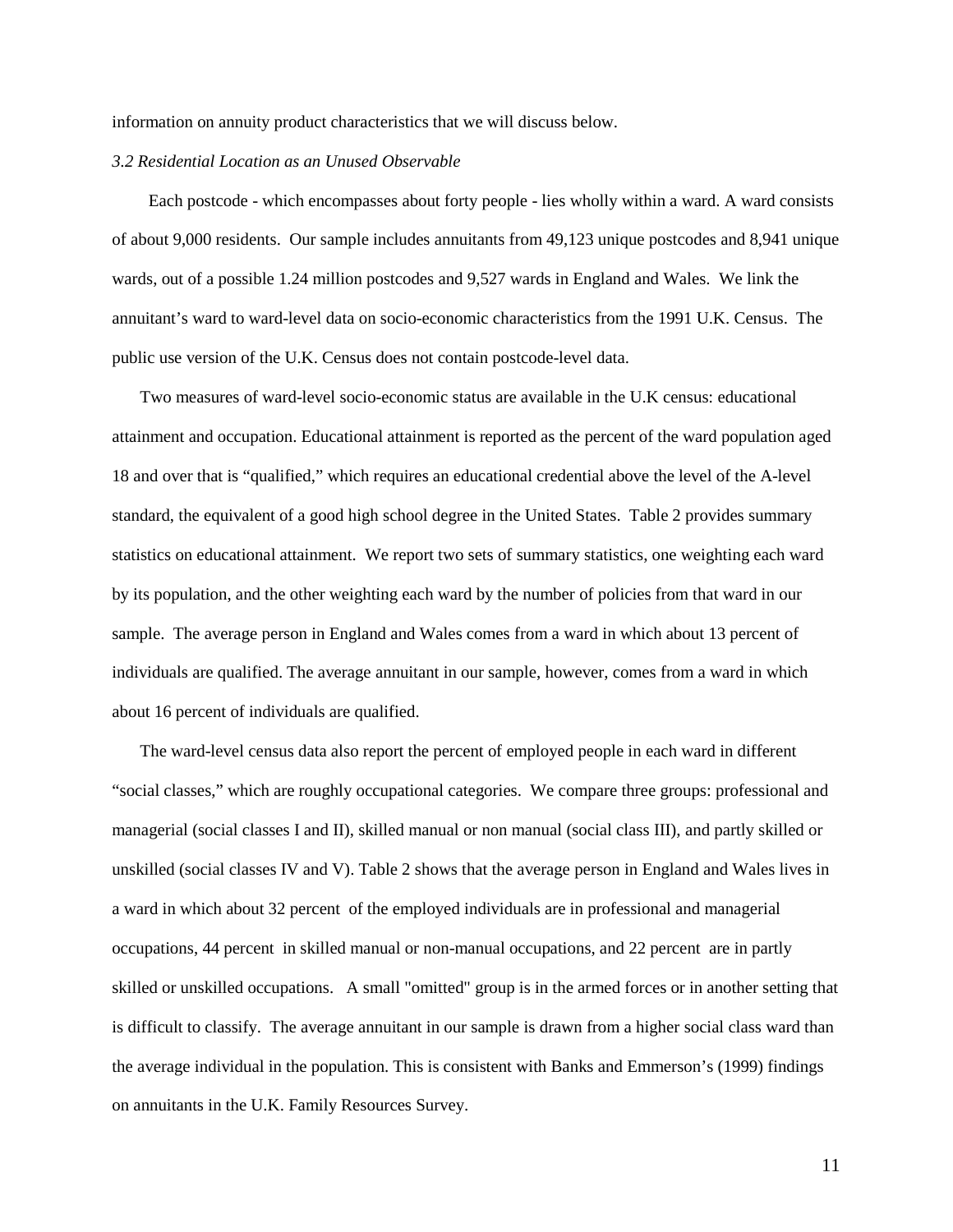Census data provide a number of other measures of the attributes of each ward's population. One is a variable on the percent of persons in the ward having a "long-term illness, health problem, or handicap which limits his/her daily activities or the work he/she can do." The average person in England and Wales comes from a ward in which about 12 percent of the population reports having a long-term illness; our average annuitant lives in one in which about 11 percent of the population reports such illness. We investigate whether this ward characteristic helps to predict annuitant survival, since it represents a variable that is not directly related to socio-economic status but that, if it is known by annuitants but not the insurance company, may provide annuitants with private information about their mortality prospects.

Characteristics of the ward population convey some predictive information about the characteristics of a randomly drawn individual within the ward, but substantially less information than knowing the individual's own characteristics. We calibrate the difference in information by computing the ratio of the variance of an average characteristic across wards to the variance of the characteristic in the population. This ratio is 0.11 for long-term illness, 0.23 for education qualification, 0.26 for an indicator variable for membership in social class I or II, 0.14 for an indicator for social class III, and 0.21 for an indicator for Social Class IV or V. These ratios suggest that using ward-level means to proxy for an individual's private information is likely to understate the actual degree of asymmetric information in insurance markets. Our estimates of the informational value of the characteristics of an annuitant's ward are also likely to understate the information potentially available to insurers, who observe postcodes rather than wards and could correspondingly have more detailed information on their insurance buyers, particularly if they invested in private information collection efforts that provided more finely graded data than are available in the public-use census.

## **4. Results of the Unused Observables Test in the U.K. Annuity Market**

We test whether the socio-economic characteristics of the annuitant's ward help to predict the annuitant's survival probability, conditional on the other characteristics that are used in annuity pricing, and then explore the analogous conditional relationship between socio-economic characteristics and annuity demand.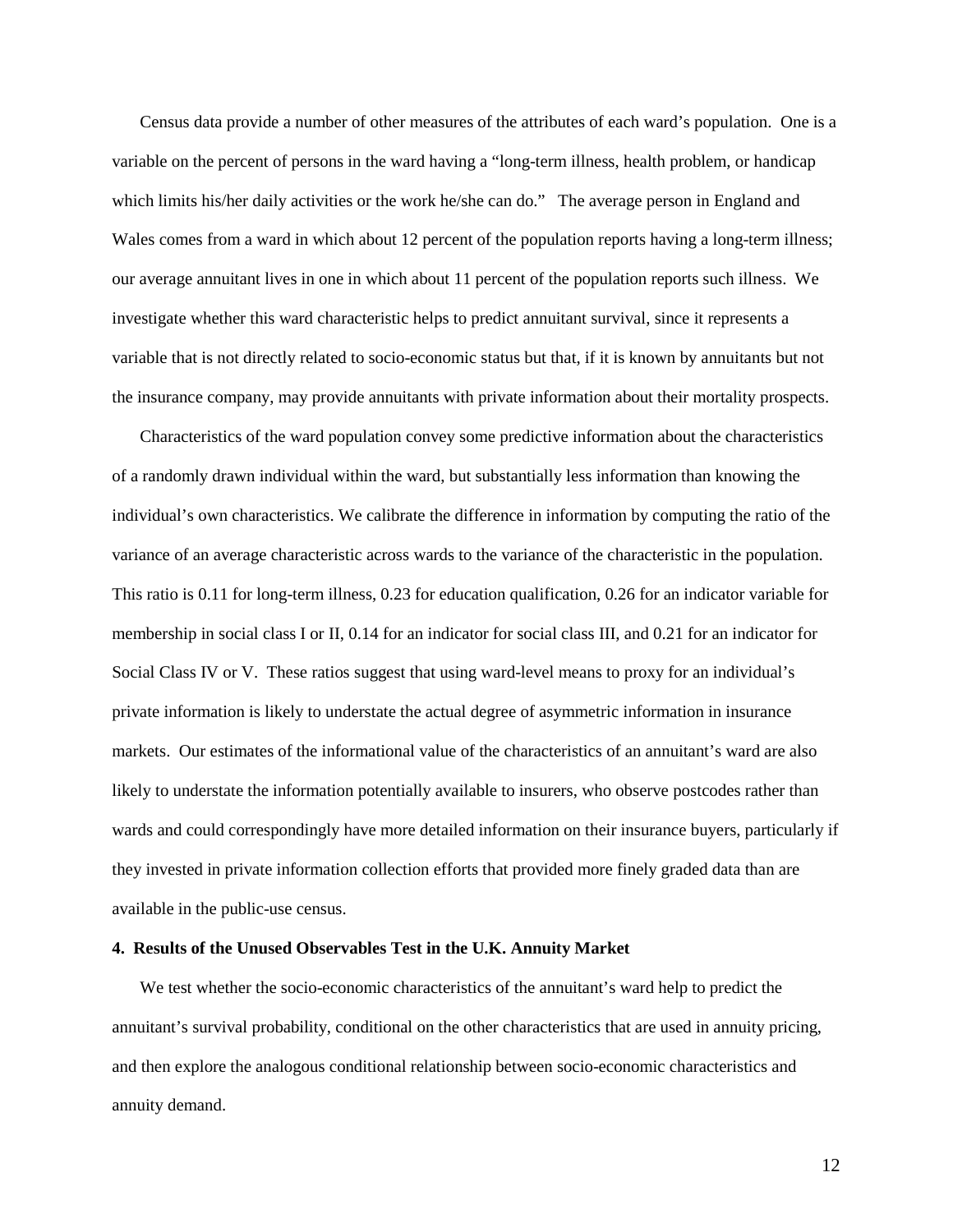#### *4.1 Geographic Location and Annuitant Survival Rates*

We begin by estimating a modified version of equation (3b), which assumes a linear relationship between risk of loss and the unused observable. In the annuity context, the "risk of loss" is the risk of survival; this is more appropriately estimated by a proportional hazard model of the length of time the annuitant lives after purchasing an annuity:

(4) 
$$
\lambda(t, x_i, \beta, \lambda_0) = \exp(x_i'\beta)\lambda_0(t)
$$

 $\lambda(t, x_i, \beta, \lambda_0)$  denotes a hazard function for the probability that an annuitant with characteristics  $x_i$  dies t periods after 1998, conditional on living until t. Following Cox (1972, 1975), we estimate a continuoustime, semi-parametric, partial likelihood proportional hazard model. This allows us to estimate the β coefficients without making parametric assumptions about the form of the baseline hazard  $\lambda_0(t)$ . The Cox model readily handles the left truncation and right censoring in our data. In our earlier study of another company's annuitant data, Finkelstein and Poterba (2004), we obtained very similar results using the Cox model and alternative models that allow for a discrete rather than continuous non-parametric baseline hazard as in Han and Hausman (1990). The main covariates of interest are socio-economic status measures of the annuitant's ward and the annuitant characteristics that are used in pricing.

Table 3 presents our findings. The first column includes as covariates only the annuitant characteristics used in pricing. The only coefficient shown is for the indicator variable identifying male annuitants; mortality hazards are higher for males. The other covariates, single year- and age-specific indicator variables, are not reported to conserve space, but their coefficients display sensible patterns, such as a rising mortality hazard with age. The second and third columns add ward-level SES measures to the basic specification. Conditional on the characteristics that are used in pricing, the socioeconomic status of the annuitant's ward is statistically significantly and positively correlated with annuitant survival. Column (2) indicates that annuitants from wards in which more individuals are educationally qualified have a statistically significantly lower mortality hazard. Column (3) indicates that those from wards with a greater proportion in managerial and professional occupations (social class I and II) have a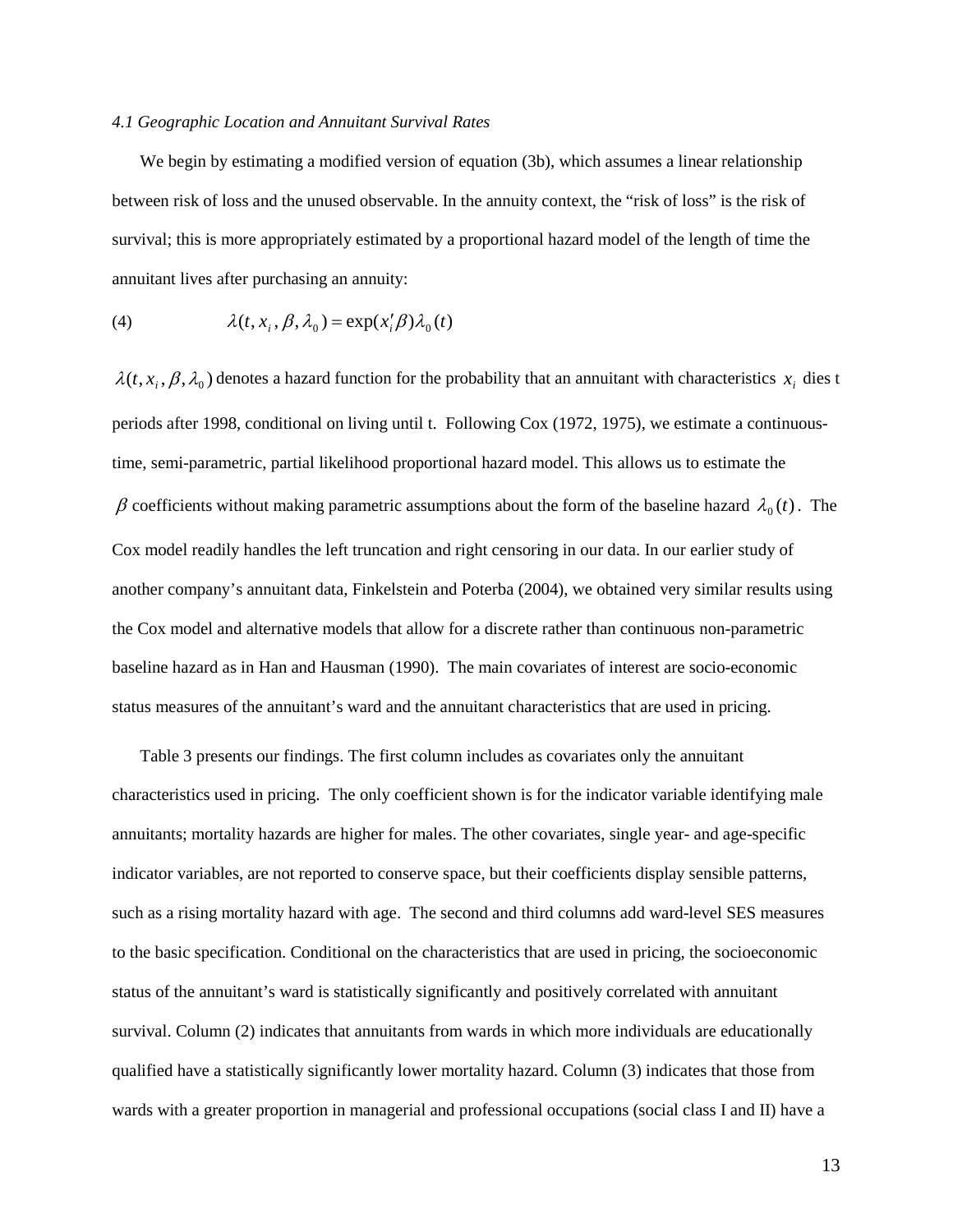statistically significantly lower mortality hazard than both those in wards with a greater proportion in skilled occupations (social class III) and those in our reference category, partly skilled or unskilled occupations (social class IV and V). Finally, column (4) indicates that annuitants from wards in which a greater proportion of the population suffer from long-term illness have a statistically significantly higher mortality hazard.

To illustrate the substantive importance of the findings in Table 3, we use the estimate of the baseline hazard and the hazard model coefficients to compute the implied impact of a change in ward characteristics on the 5-year annuitant mortality rate. Table 4 shows the results. We estimate, for example, that a 65 year old male annuitant who purchases a policy in 1994 in a ward with the average proportion of qualified individuals and survives until 1998 has a 10.7 percent chance of dying within the next five years. The same individual from a ward in which the proportion educationally qualified is one standard deviation above the national average has only a 9.7 percent chance of dying. Similarly, a 65 year old male has only a 9.3 percent chance of dying if he is from a ward in which the fraction of the population from managerial and professional occupations is one standard deviation above average.

Survival differences of this magnitude can affect the expected present discounted value of an annuity payout stream. We illustrate this by computing how much annual annuity payments would change if insurance companies adjusted prices in an actuarially fair way to account for the relationship we find between ward-level socio-economic status and annuitant mortality. Our calculation ignores any demand response to such price changes. The actuarially fair annual payment from an annuity depends on the characteristics of the annuity, the annuitant mortality table used, and the interest rate. We focus on a nominal annuity with no guaranteed payments. Since we can only estimate mortality over a six year span using our data, for this illustrative calculation we use the annuitant mortality tables for the compulsory annuity market described in Finkelstein and Poterba (2002) for our baseline mortality hazard. We consider a 65 year old who purchases an annuity on January 1, 1998, and discount future annuity payments using the zero-coupon yield curve of nominal U.K. Treasury securities.

The mortality differences associated with the coefficient estimates in Table 3 imply that if annuity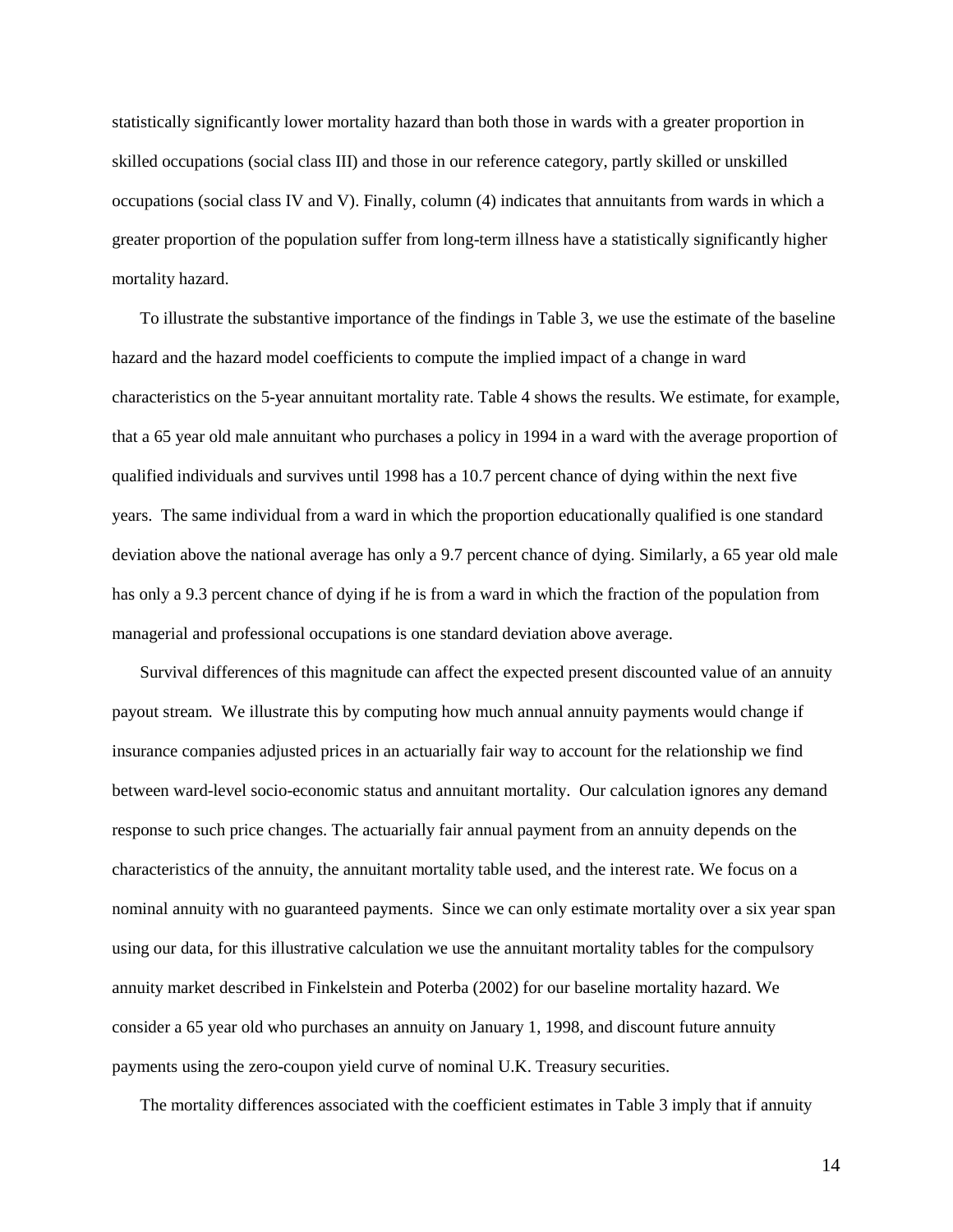payments were adjusted in an actuarially fair manner based on the proportion of the ward that is educationally qualified, eleven percent of male 65 year old annuitants and four percent of 65-year-old female annuitants would experience a payout change of at least five percent. If payments were adjusted based on the proportion of the ward in the managerial and professional class, about 17 percent of men and eight percent of women would experience a change in annuity payments of five percent of more. *4.2 Place of Residence as Predictor of Product Selection* 

The second component of the unused observables test requires examining whether annuitant ward characteristics are correlated with the choice of annuity contract, conditional on the annuitant characteristics used in pricing. In the spirit of equation (3a), we relate insurance purchases and ward characteristics as follows:

(5)  $C_{iw} = \alpha^* X_i + \beta^* W ARD_w + \varepsilon_{iw}$ .

In this equation,  $C_{iw}$  denotes the type of insurance purchased by annuitant i in ward w, and  $X_i$  denotes the annuitant characteristics that are used in pricing. As before,  $X_i$  consists of indicator variables for annuitant's gender, age at time of purchase, and year of annuity purchase. Our coefficient of interest is β, which is related to the conditional correlation between a ward-level characteristic and insurance demand.

The payouts from the annuity contracts in our dataset can be are characterized by three features: the initial annual annuity payment, the tilt of the annuity payment stream over time, and the length of the annuity guarantee period. We displayed summary statistics in Table 1 for these product characteristics for the annuities in our sample. These summary statistics show that 90 percent of the annuities in our sample pay a constant nominal payment stream; the rest provide a payment stream that increases in nominal terms over time. About 82 percent percent of the annuitants choose guaranteed annuities. During the guarantee period, the insurance company will continue to make payments to the annuitant's estate, even if the annuitant dies. Annuitants are allowed to select guarantee periods of up to 10 years; almost 90 percent of guaranteed annuities in our data set have five year guarantees.

To estimate equation (5), we stratify our sample of annuity contracts into sub-samples that vary on only one contract dimension, such as the amount of initial payout. We then look at the relationship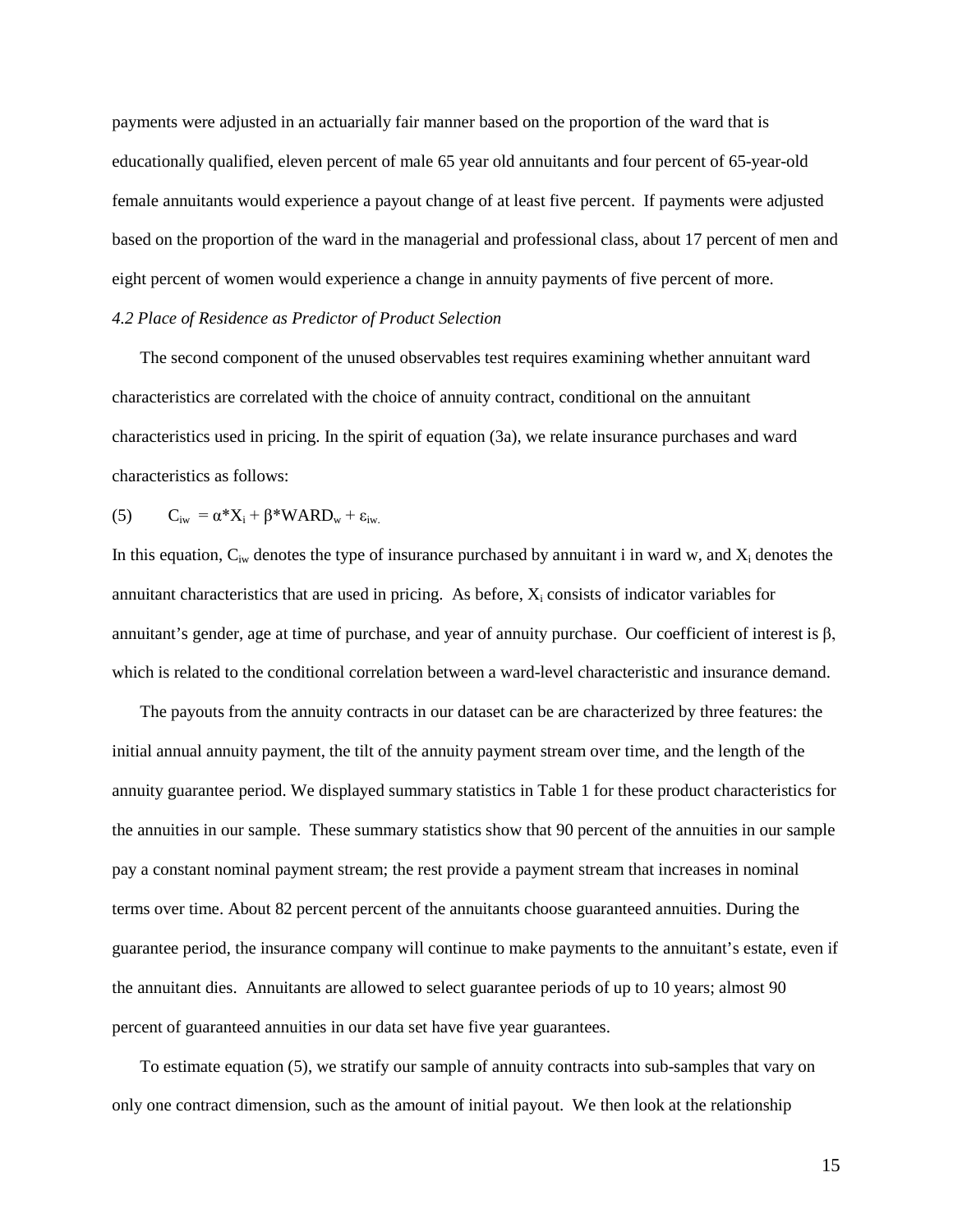between ward-level SES and that contract feature. Specifically, we restrict our analysis to the 90 percent of our sample policies that provide constant nominal payments, and stratify these constant nominal annuities into three samples: those with no guarantee, those with 5-year guarantees and those with 10-year guarantees. Within each of these three sub samples, we examine the relationship between ward-level SES and the log of the initial annual annuity payment. We use a log transformation because of the skewness in the distribution of initial payments.

Table 5 reports the results. The three different panels report results using different ward-level characteristics as right hand side variables. The table thus presents results from twelve separate regressions. Across all dependent variables (columns) and all ward-level measures (panels), the results suggest that individuals in wards of higher socio-economic status or better health are likely to purchase annuities with larger initial payments.

One concern with these results is that our sample of policies is left-truncated, since the annuitant must survive from the date of policy purchase until 1998. While such left-truncation is easily handled in the hazard model analysis in Table 3, it may bias the linear regression analysis in Table 5. We verified that our results are robust to limiting the sample to the subsample of policies, about 13 percent, sold in 1998. The left truncation problem does not apply to those policies, and the basic findings for this subsample are similar to those for the full sample.

While statistically significant, the magnitude of the relationship between ward-level characteristics and annuity characteristic is modest. A one-standard deviation, or 8.1 percentage point, increase in the proportion of the annuitant's ward that is educationally qualified is associated with only a 0.13 to 0.22 percent increase in initial annuity payment. Results using the other ward-level measures are similarly small in magnitude. Even if the substantive magnitude of the coefficients is modest, the qualitative finding that ward-level SES attributes are correlated with insurance demand, taken in conjunction with our earlier finding of a link between these characteristics and survival rates, constitutes a rejection of the null hypothesis of symmetric information.

## *4.3 Interpretation*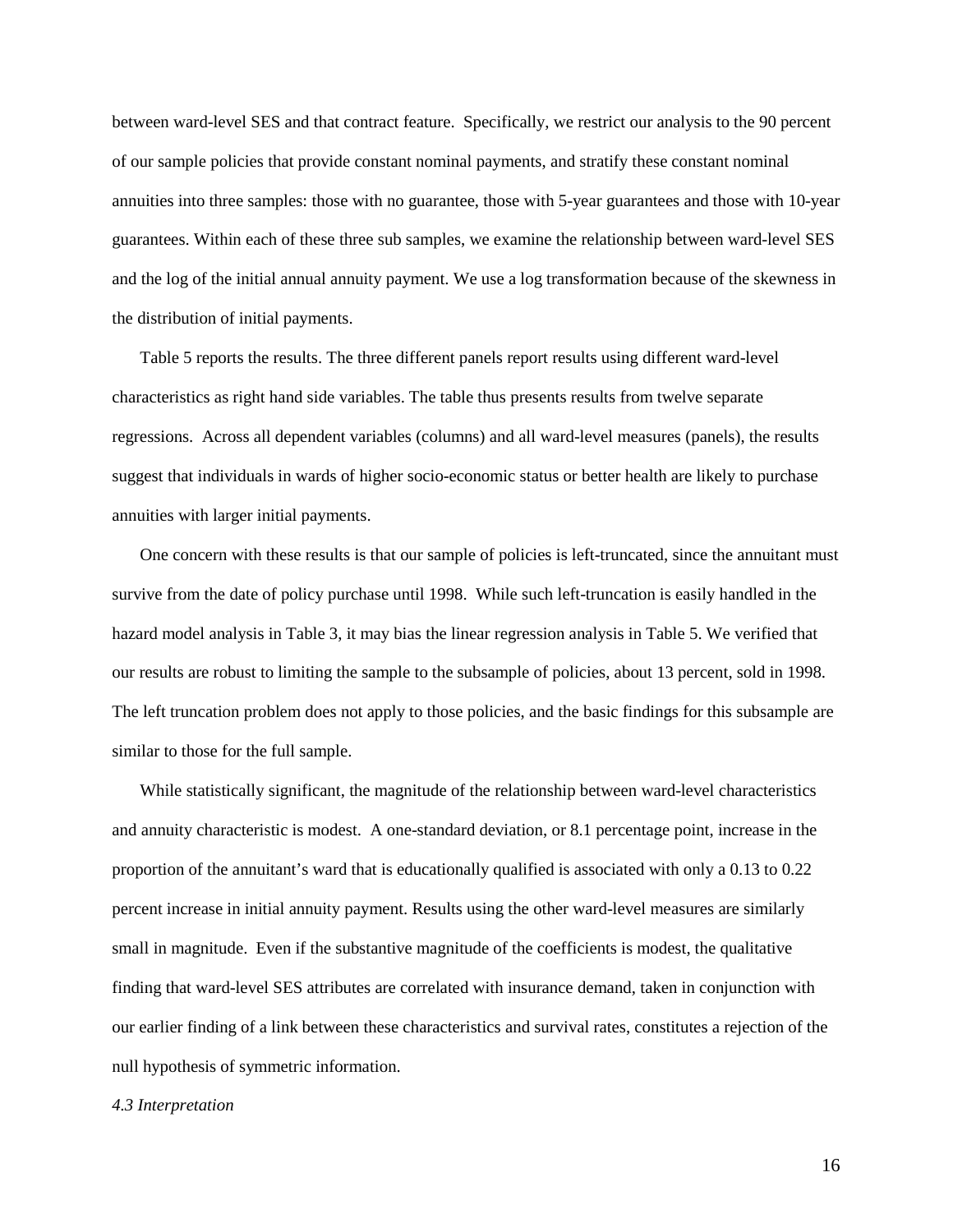Our findings provide some information about the form of the private information in annuity markets. The correlation between ward-level socio-economic status (SES) and annuity demand suggests that some of the asymmetric information is related to SES. This may reflect "active" adverse selection as prospective annuity buyers recognize that their socio-economic status may affect their survival prospects. It could also reflect "passive" or "preference-based" selection if socio-economic status affects demand for insurance for reasons other than its effect on longevity risk, for example because it is correlated with risk aversion. It is also possible that the findings reflect differences in the degree to which annuitization promotes investments in life-lengthening activities across different groups. Regardless of which effect is operating, there are still adverse efficiency consequences from the asymmetric information.

Our finding that the share of the annuitant's ward reporting long-term illness is also related to the annuitant's insurance purchase seems to offer some support for traditional "active" selection, since longterm illness is less likely to be a marker for preferences for insurance than for risk type. However, wardlevel health and socio-economic characteristics are highly correlated, which makes it difficult to determine the relative importance of these various selection factors.

A related question is whether the positive correlation between insurance demand and annuitant survival found in earlier studies can be explained by the unused observables we have identified, or whether other unobservable factors underlie selection. We investigate this by replicating the previous positive correlation finding in the current data set. Following Finkelstein and Poterba (2004), we estimate a proportional hazard model of length of time lived after purchasing an annuity, as in equation (4). The covariates of interest are the three annuity product characteristics that affect the quantity of insurance in the annuity contract: initial annual annuity payment, length of guarantee period, and degree of backloading. We control for annuitant characteristics used in annuity pricing and for payment frequency.

The first column of Table 6 presents the results of this replication exercise. We find evidence of positive correlation: annuitants who purchase guaranteed policies, which offer lower payouts than nonguaranteed annuities in the state of the world in which the annuitant survives, display higher mortality rates, i.e. are lower risk from the insurance company's perspective, than annuitants who do not purchase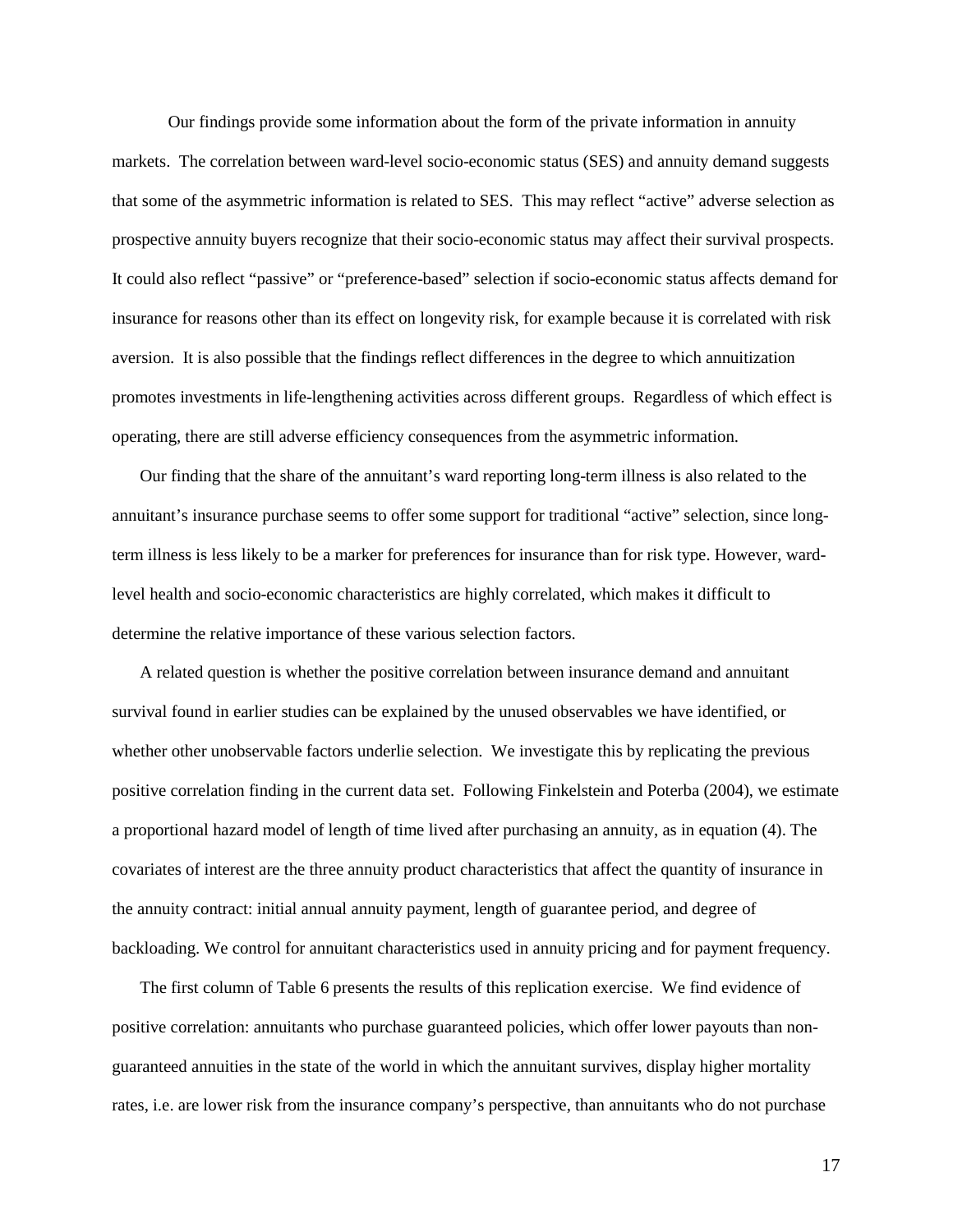guarantees. Those who choose larger initial annuity policies have a lower mortality risk, i.e. are higher risk. There is a statistically insignificant finding that annuitants who purchase constant nominal annuities exhibit higher mortality rates than individuals who purchase more back-loaded ones.

The remaining columns of Table 6 add controls for characteristics of the annuitant's ward to the analysis in the first column. The results in columns (2) through (4) indicate that the addition of ward-level characteristics does not fully attenuate the positive correlation between dimensions of the insurance contract that provide additional coverage and ex-post risk type. This suggests that there are additional unobserved annuitant characteristics that we have not measured that affect selection in this market. *4.4 Moral Hazard vs. Selection*

The unused observables test, like the positive correlation test, is a test for asymmetric information. Without additional information, rejecting the null hypothesis of symmetric information does not offer evidence on the question of whether asymmetric information results from moral hazard or from selection. In some cases, such additional information may be available. For example, when a researcher has evidence suggesting that an unused observable variable is correlated with risk-of-loss even among individuals who have identical insurance coverage, then finding that individuals with certain values of the unused observable select more insurance coverage supports the presence of selection based on *ex ante* private information rather than of moral hazard based on *ex post* private information. In contrast, the positive correlation test cannot distinguish between selection and moral hazard.

Since our empirical findings suggest that socioeconomic status (SES) is related to mortality risk and annuity demand, the central question concerns whether SES is correlated with mortality risk even in the absence of any induced differences in individual behavior that may be associated with interpersonal differences in insurance coverage. If it is, then SES represents a source of *ex ante* private information for would-be annuity buyers. A substantial body of evidence, surveyed for example by Cutler, Deaton, and Lleras-Muney (2006) and Meara, Richards, and Cutler (2008), documents the positive relationship between SES and survival. Examples of studies that support this pattern are Attanasio and

Analysts differ on why SES is correlated with survival rates, but our reading of the available evidence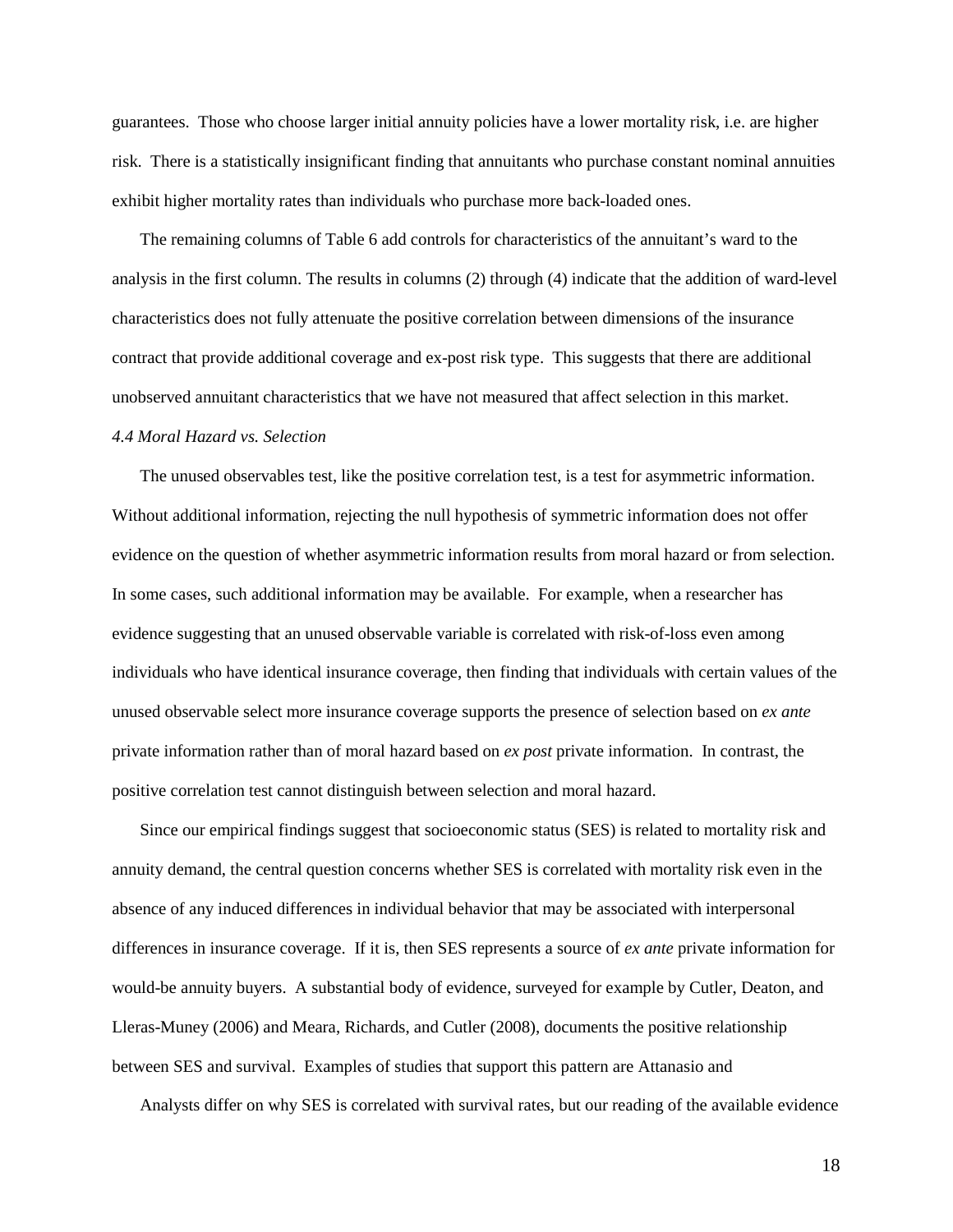suggests that differential annuity coverage is unlikely to be a primary factor. In the U.S., where the private annuity market is small and annuitized income comes predominantly from employer-provided defined benefit pension plans and the public Social Security system, Brown and Finkelstein (2008) show that a larger proportion of wealth is annuitized for lower than for higher SES individuals. Annuityinduced moral hazard effects would therefore operate to offset the observed positive correlation between survival rates and SES, rather than to reinforce it. In the U.K., there is evidence that the positive relationship between SES and longevity also exists among pre-retirement individuals who are not receiving any annuitized payments. Data from the Office of National Statistics (1997) show that cumulative survival probabilities in the U.K. for men below age 55 are higher for men in higher social classes, even though men at these ages are not likely to be enrolled in any annuity-type schemes.

In light of this external evidence, we interpret our finding of a link between a ward's socio-economic characteristics and annuitant product choice as supporting the presence of selection. We do not rule out the potential presence of moral hazard as well. Further work on the distinction between selection and moral hazard is a high priority, since the two have very different implications for public policy.

#### **5. Insurance Company Behavior and the Rise of Postcode-Based Annuity Pricing**

Our empirical results suggest that U.K. insurance companies in the 1990s were not using all of the publicly available information that was related to mortality risk and annuity demand in pricing annuities. This raises the interesting question of why these firms were not taking advantage of the opportunity to price on an observable risk factor. Similar questions arise in many other insurance markets. For example, for automobile insurance, Carter (2005) reports that, in the United States, most insurers use simple pricing formulae based on a driver's age and place of residence. In the French automobile insurance market, Ivaldi (1996) finds a difference between automobile accident rates for smokers and non-smokers that is as large as the difference between men and women, yet insurance is not priced on the basis of smoking status. Brown and Finkelstein (2007) found that at the time of their study, premiums in the U.S. long-term care insurance market were constant across place and gender, even though these attributes predict substantial differences in expected nursing home utilization and cost. In early 2013, Stern (2013) reports,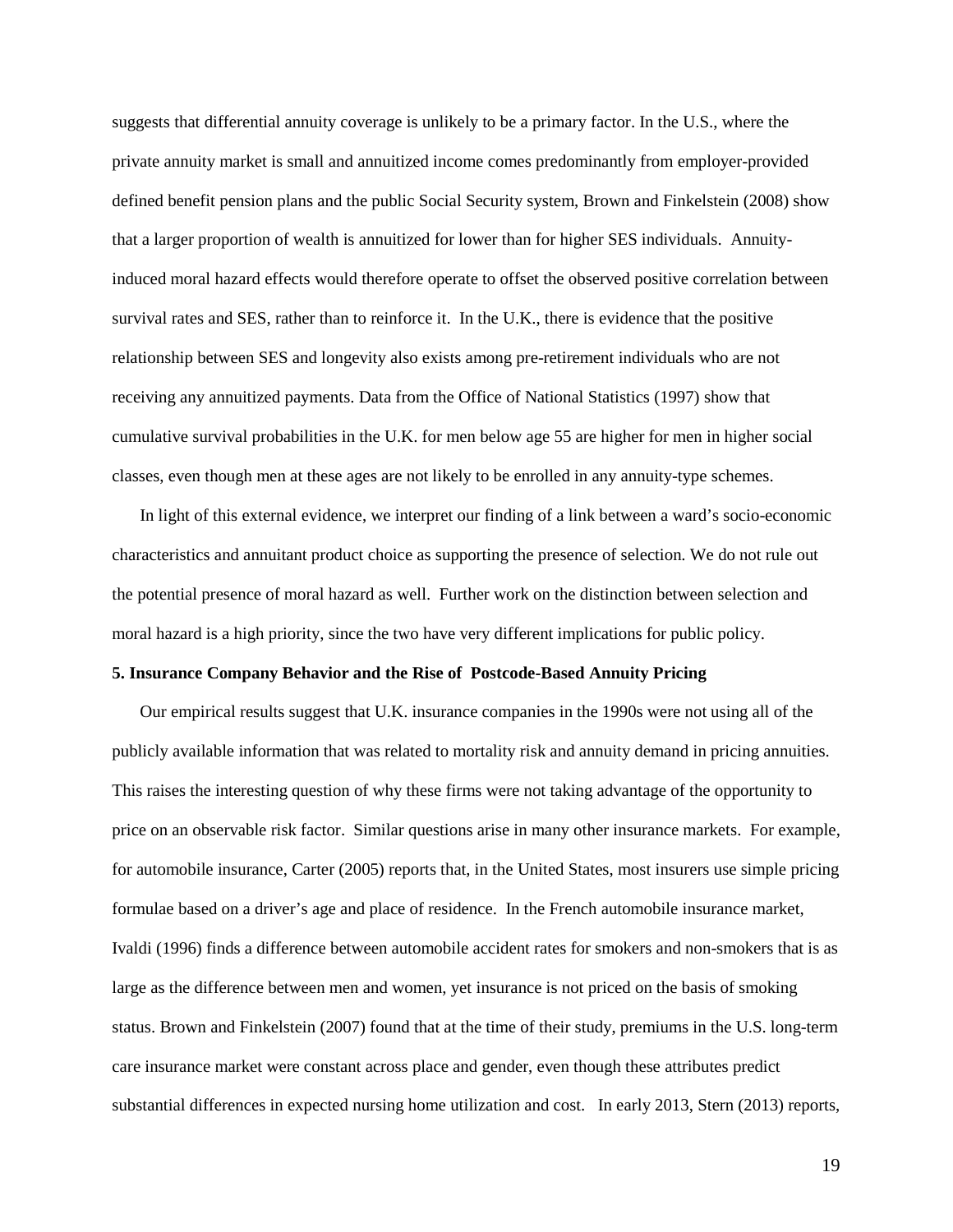Genworth, the largest seller of long-term care insurance in the United States, introduced differential pricing for men and women, Many other long term care insurers were expected to follow suit.

#### *5.1 Profit-Maximizing Conditioning on Buyer Attributes*

In general, one would expect insurers to use a risk-related characteristic of the insured in pricing whenever the costs of collecting the information and differentiating policy prices on the basis of it is less than the incremental profitability of using the variable in differentiating prices. Regulation may alter this calculus. In many U.S. states, for example, regulators restrict the characteristics that may be used in pricing automobile insurance. In such cases, it is relatively uninteresting to test the null hypothesis of symmetric information. The key question is the extent of asymmetric information created by such regulations and the magnitude of the associated efficiency effects.

The more interesting cases, like those from the U.K. annuity market, the U.S. long-term care insurance market, and the French automobile insurance market, involve information on individual characteristics that insurance companies could collect and use in setting prices, but that they choose not to use. The puzzle of unexploited information is particularly acute for variables such as gender and geography that are collected by default. Although there may be some cost to processing this information and determining how to set characteristic-based prices, it seems unlikely that costs of information acquisition can explain the limited use of such data.

We can offer four potential explanations -- there are surely others -- for why insurance companies choose not to use information that they collect, or could collect at low cost, in pricing insurance. We view one of these explanations, which focuses on political economy concerns, as the most likely to feature in the explanation.

First, insurance companies may choose not to use easily available, relevant information in pricing if such information is not quantitatively important in improving the prediction of loss outcomes. While this may explain why some buyer characteristics are not used in pricing, our estimates suggest that this explanation does not apply for annuities. The association between ward-level SES and annuitant mortality is large enough to translate into non-trivial changes in payouts for a substantial fraction of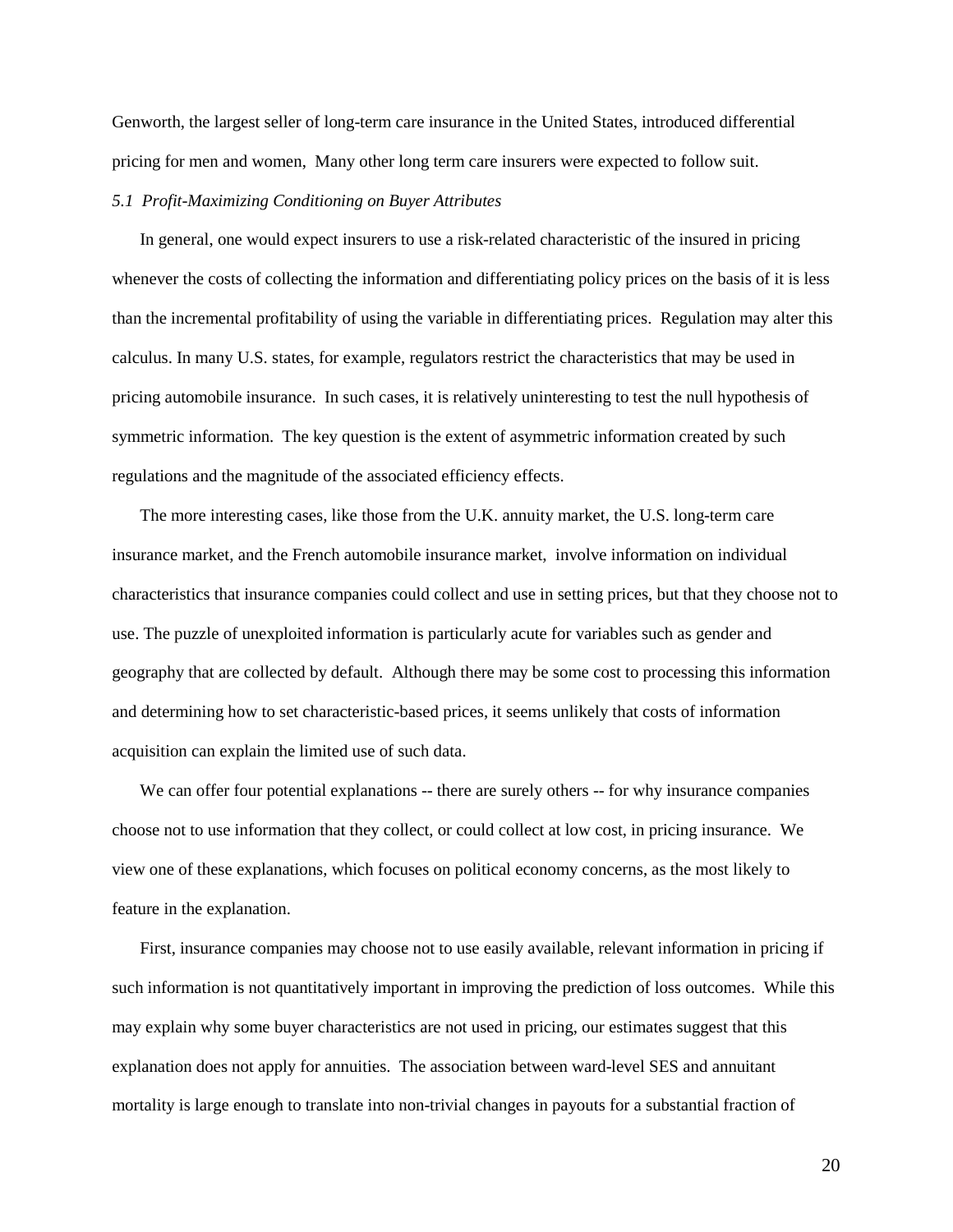annuity buyers. Presumably the relationship between annuitant SES, a variable which is not currently measured but which could be collected, and annuitant mortality is even larger. There are large disparities based on non-priced attributes in other markets, too. For example, Brown and Finkelstein (2007) document that the unisex pricing of long-term care insurance generates gender-based effective load differentials valued at nearly half of the policy cost. In this market, insurance companies appear to choose not to condition prices on individual attributes that could materially affect prices.

Second, the predictive content of characteristics such as place of residence may be limited because such characteristics might be subject to change in response to characteristic-based pricing. For a sufficiently large difference in the cost of an insurance policy across different locations, a potential buyer might seek to represent himself as resident in one location, when in fact he resided elsewhere. While this might explain why place of residence was not used in pricing annuities, since a buyer could establish a sham residence, it seems unlikely to be a general answer to the lack of characteristic-based pricing. There are some difficult to change attributes, such as educational attainment and gender, that appear to be correlated with the risk of loss in many insurance markets, but are not used in pricing. These attributes are also likely to be verifiable by the insurance company at modest cost.

Third, using a previously-unexploited buyer characteristic for pricing may involve considerable upfront investment to determine the appropriate pricing structure, and competitors may copy the pricing rule without incurring the initial costs. These issues were faced by U.K. insurers as they developed the "impaired life" annuity market shortly after the end of our sample period. Cannon and Tonks (2011) describe the growth of this market. Firms in this market offer substantial discounts to smokers and other individuals who are likely to be in poor health. The initial pricing of these impaired life products involved both considerable investment in actuarial analysis and product development. One of the developers of impaired life products analyzed a database of medical records from life insurance sales around the world to try to predict the relationship between various medical conditions and annuitant mortality. Another impaired life annuity seller contracted with one of the U.K. health authorities for their data on the mortality of individuals in nursing homes and hospitals and then devoted considerable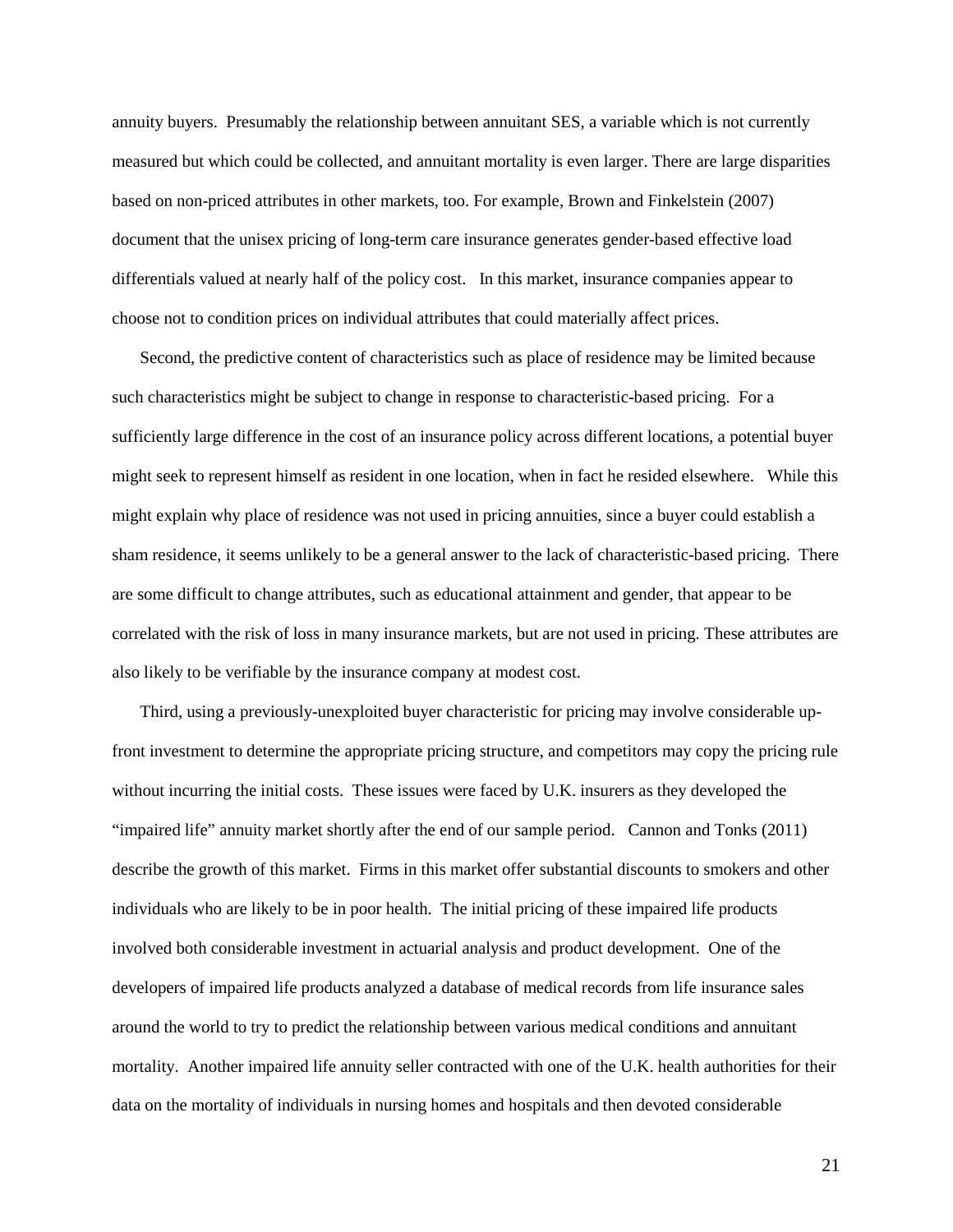resources to analyzing these data to derive relationships between mortality and health conditions.

The firms that introduced impaired life annuities seem to have been concerned about pricing errors, but not about other firms free-riding on their pricing decisions without paying the costs of determining the appropriate pricing structure. Insurance executives told us that one of the incentives to enter this market early was to build up statistical experience that can be used to refine subsequent pricing. Early entrants gain an informational advantage relative to later-entering competitors, because new rivals can observe the new policy's pricing structure but not the innovator's sales practices and underwriting rules. Potential imitators will not know the criteria that the initial entrant uses to deny coverage to some applicants, and this can be a key determinant of profitability. Firms that emulate the innovator by introducing policies with similar pricing would likely attract some potential buyers who were denied policies by the innovator, and would therefore have a less attractive risk pool than that of the innovator.

While the risk of emulation may not be a primary factor discouraging the use of additional information in annuity pricing, changing practices at other insurers is likely to reduce the profitability of any policy pricing innovation. If the innovator's rivals ultimately adopt pricing rules that condition on the newly-exploited individual characteristics, the result may simply be an equilibrium in which all firms incur more up-front costs in pricing insurance policies. The gain in profitability in such a setting may be much smaller than the gain to a monopoly insurer using new information in pricing.

Finally, we consider the political economy issues surrounding the use of new individual characteristics for insurance pricing. Introducing more refined pricing distinctions can have large public relations costs for individual firms and for the insurance industry and trigger regulatory changes to ban the use of such information in pricing. Insurance firms contemplating more refined pricing may be concerned about the direct costs of negative publicity, as well as by the prospect of triggering new regulatory initiatives in the largely unregulated annuity market. Mohl (2005) describes the adverse public reaction to proposals to use more variables describing a driver's lifestyle in pricing automobile insurance in U.S. states.

The behavior of large and small firms provides some support for these political economy concerns.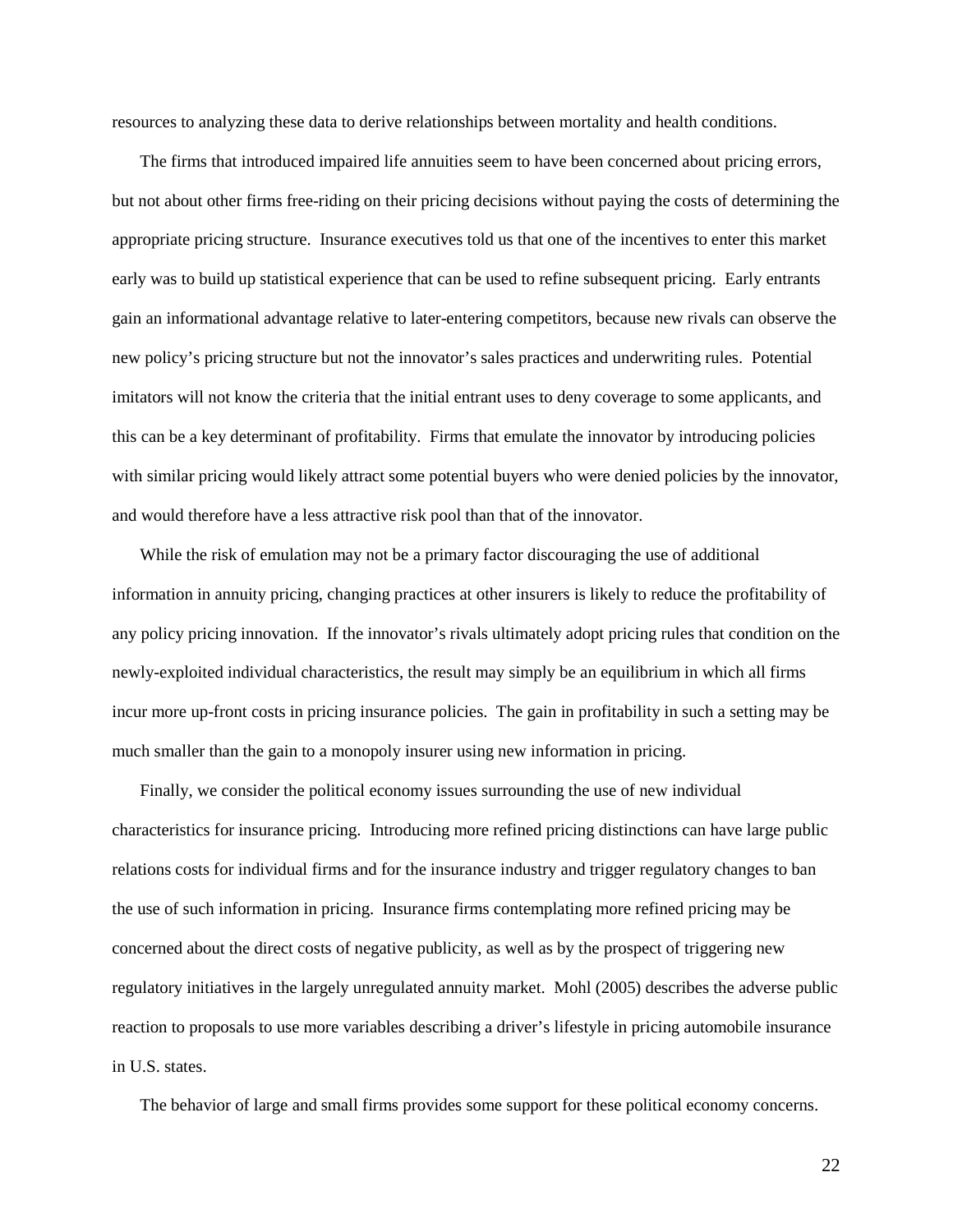Adverse publicity and fear of future regulation should have less impact on small firms or new entrants who do not internalize the costs of increased regulation or lost good will to the same extent that large existing firms do. Consistent with this, Ainslie (2000) reports that impaired life annuities were introduced to the U.K. market by new, start-up companies formed expressly for the purpose of offering the impaired annuity products to individuals in observably poor health. Incumbent firms did not follow suit, until, about five years after the introduction of these products, the impaired life market had grown to the point where the cream skimming of good risks by the impaired life companies created pressure on the existing companies to expand their pricing system. By that point, the political economy costs of offering impaired life annuities had presumably declined as the public had become accustomed to such products.

## *5.2 The Rise of Postcode Pricing*

While postcode pricing was not used for annuities during the sample period we consider, in the fifteen years since the end of our sample, it has become standard practice in the U.K. annuity market. When firms initially proposed such pricing rules, in 2003, they faced negative public reaction, illustrated by newspaper stories on "Postcode Prejudice" (*Sunday Times*, July 13 2003), and "Postcode Peril" (*Manchester Evening News* July 7, 2003). Yet at least one firm chose to proceed in the face of such public concern: in 2007, Legal and General adopted postcode-based payouts. By offering higher payouts to those in relatively poor and unhealthy locations, the firm saw an opportunity to expand market share while still earning an acceptable return on these policies because of the higher average mortality risk of the insured population. Within a few years of this development, postcode pricing had become the norm, as other insurance firms saw that the consumer reaction to these products was in fact modest, and as competitive forces dictated matching the favorable payouts offered in some locations by firms that used postcode information.

U.K. insurance companies in many cases created several pricing categories to which postcodes were assigned. Lander (2008), for example, reports that when Norwich Union, a large annuity provider, began to condition its annuity prices on a buyer's postcode, marital status, and tobacco use, smoking habits, it classified postcodes into nine distinct pricing bands. De (2011) collected data on annuities that were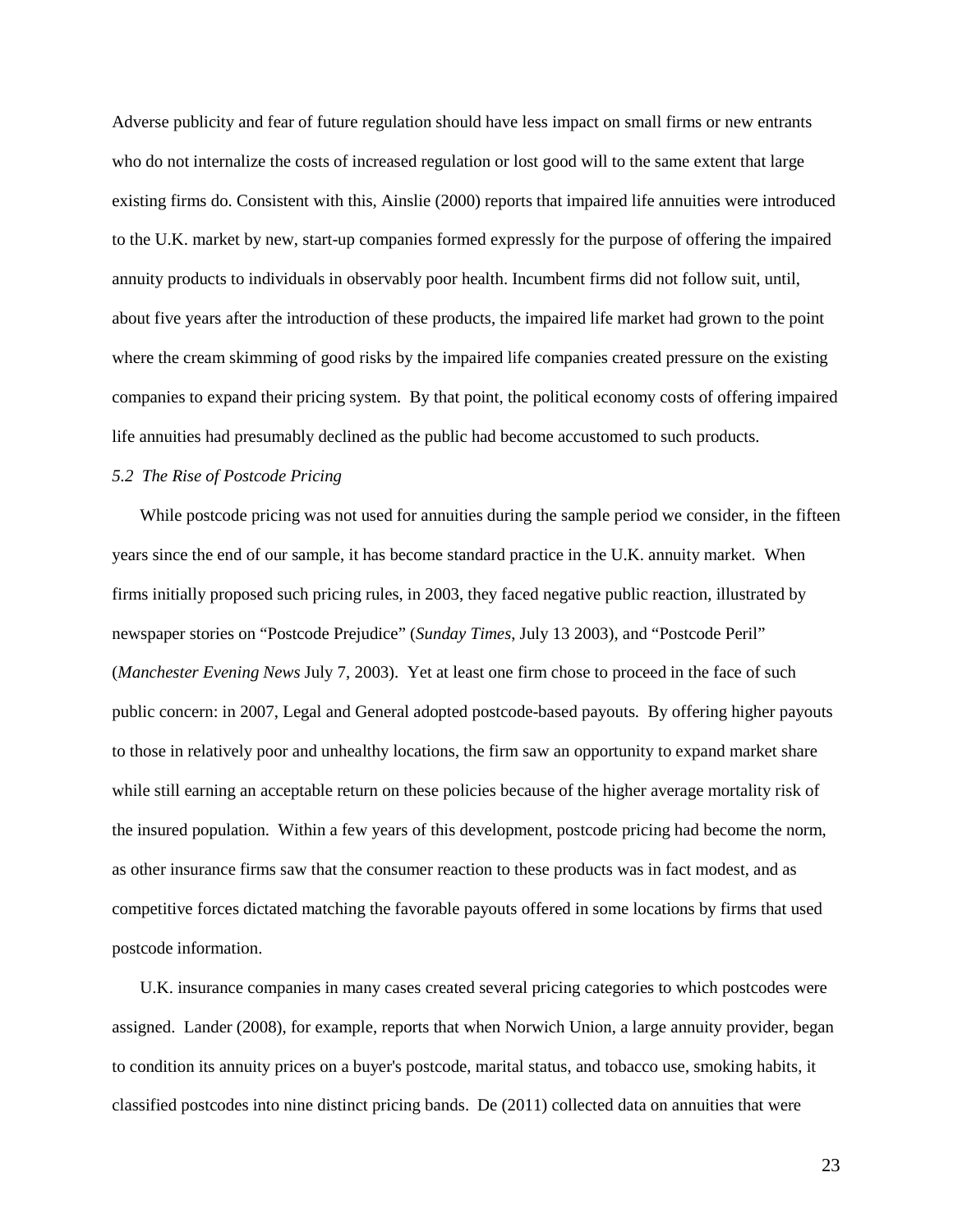offered to residents in of the Bristol metropolitan area, and found that most insurers offered a relatively small number (often less than ten) of different postcode-based prices. There was variation across insurers in the relative prices in different postcodes. Actuaries describing the shift to using postcodes noted that this evolution of the annuity market was natural, since other markets, such as those for auto and homeowner's insurance, already use location-based prices. Burrows (2010) illustrates the differences in the annual annuity payment to a 65-year-old man purchasing a £100,000 policy at the start of 2010. A resident of London would receive payouts 4.28 percent smaller than those of someone residing in Glasgow or Birmingham, cities with a higher population share in lower SES, and less healthy, categories. Cities such as Bristol (2.14 percent) and Cardiff (3.04 percent) were also lower than Glasgow, but not by as much as London.

One factor some commentators identified as facilitating the introduction of postcode-based prices, noted for example in Lander (2008), was the increasing availability of detailed data on health and mortality. Insurance companies used such publicly-available data, along with their own policy experience, to determine prices for location-specific policies. This suggests that the challenges of pricing based on observed attributes may be a potential barrier to the introduction of these products.

As the U.K. annuity market has become more segmented since the time period of our analysis, with both enhanced annuities for those with medical conditions that might result in shorter-than-average life expectancy as well as postcode pricing, the choice set confronting potential annuity buyers has expanded. Cumbo (2012) reports on a study by MGM Advantage, a financial adviser, which compares annuity purchases by retirees who worked with a financial adviser and those who did not. The former group was much more likely to purchase an enhanced annuity, which offers a higher payout. For those without a financial adviser, MGM estimates that only two percent of retirees purchased an enhanced product, even though seventy percent of those over 55 had a medical condition that would qualify them for such a product. The differences between enhanced and standard annuities are substantially larger than those for annuities sold to different postcodes. For Cardiff in 2012, for example, Cumbo (2012) reports that a healthy annuitant would receive £6223 per year when buying a £100,000 policy, while a smoker would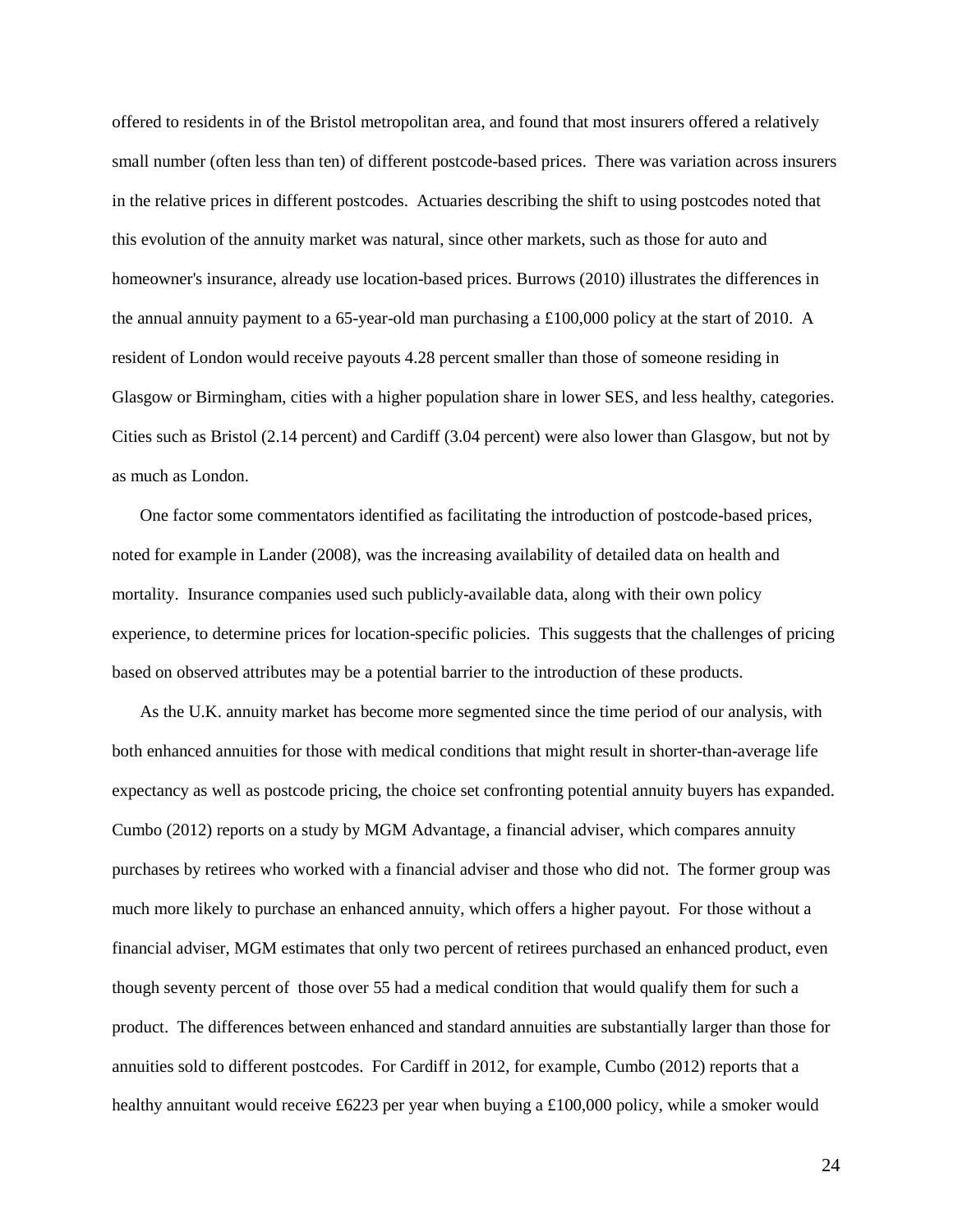receive £7162, 15 percent more. An annuity buyer with stage one cancer -- someone with localized cancer who had received treatment such as chemotherapy in the last six months -- would receive a payout of £7677, 23 percent higher than the healthy buyer. These substantial payout disparities underscore the role that buyer-specific information can play in annuity pricing.

The U.K.'s adoption of postcode pricing does not provide definitive evidence on the factors that lead insurance companies to alter the information set that they use for pricing, but it does offer some guidance. When the costs of processing and underwriting based on a given type of information decline, that information is more likely to be used. It is more difficult to determine how firms assess the consumer and regulatory consequences of new pricing rules, since anything that creates greater heterogeneity in prices is likely to be criticized on distributional grounds. This is an important topic for future analysis.

## **6. Conclusion**

This paper tests for asymmetric information in the U.K. annuity market by implementing an unused observables test involving the annuitant's place of residence. This variable was clearly observed by the company and by outside data analysts, but it was not used by insurance companies in pricing annuities in the 1990s. It is used today, confirming our conclusion that it contained relevant information about future mortality risks.

The unused observable test rejects the null of symmetric information if a characteristic of the individual that is not priced by the insurance company is correlated with both insurance coverage and risk occurrence. This offers a more robust approach to testing for asymmetric information than the widelyused positive correlation test. However, the test is one-sided: failure to detect asymmetric information using the unused observable test may simply reflect a lack of sufficiently rich data on potential unused observables, rather than the absence of asymmetric information

We show that in the U.K annuity market of the 1990s, the socio-economic characteristics of an annuitant's geographic location were correlated with both his survival probability and his annuity contract choice. This provides evidence of asymmetric information in the market. As postcodes have become a standard pricing variable more recently, the extent of such private information has declined. Our findings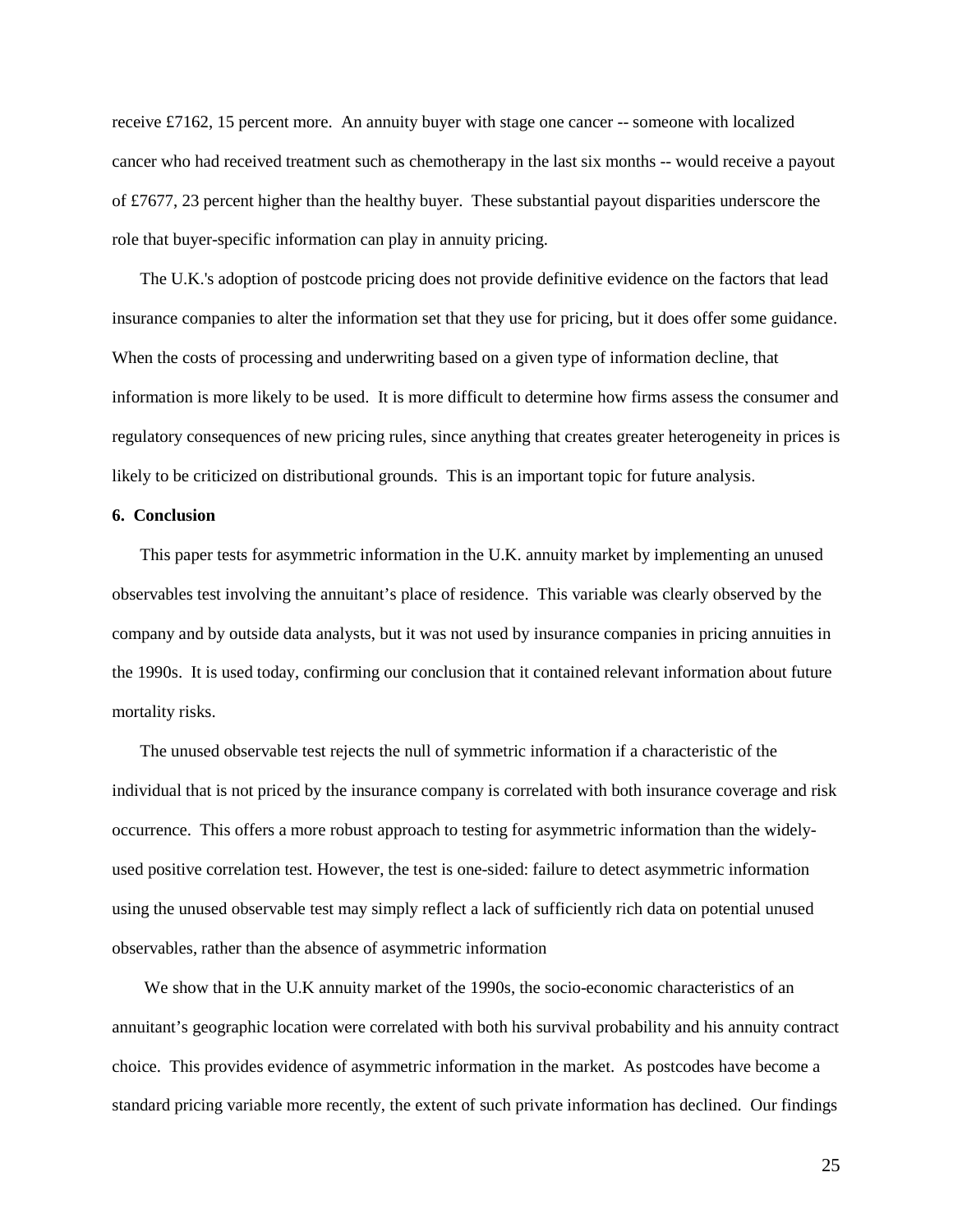provide some insight into the nature of individuals' private information in the period we study, suggesting that at least part of their private information consisted of information about their socio-economic status.

Our findings have implications beyond the operation of annuity markets. There is no a priori reason to expect socio-economic selection to operate in the same direction in all insurance markets, and empirical evidence suggests that it does not. In the annuity market, our findings suggest that socio-economic selection draws longer-lived, and therefore higher risk, individuals into the market. It therefore reinforces any selection based directly on private information about risk type. In the life insurance market, Banks and Tanner (1999) find that selection based on socio-economic status also appears to draw longer-lived individuals into the market. Such individuals, however, are low-risk life insurance buyers. Socioeconomic selection may help more generally in explaining differences across insurance markets in the correlations between risk of loss and the quantity of insurance purchased.

A complete understanding of the limited use in pricing of available or collectible risk-related information on insurance buyers remains an open issue. Our reading of the available evidence suggests that the political economy of insurance regulation may play an important role in determining the pricing function. Studying the history of characteristic-based pricing of insurance policies, and the evolution of such pricing in various markets, may offer further insights into how insurance companies decide which variables to use in setting prices. Comparing insuring prices in states with elected and appointed insurance commissioners, for example, might offer insights on the role of endogenous regulation in affecting pricing behavior. These issues are left for future study.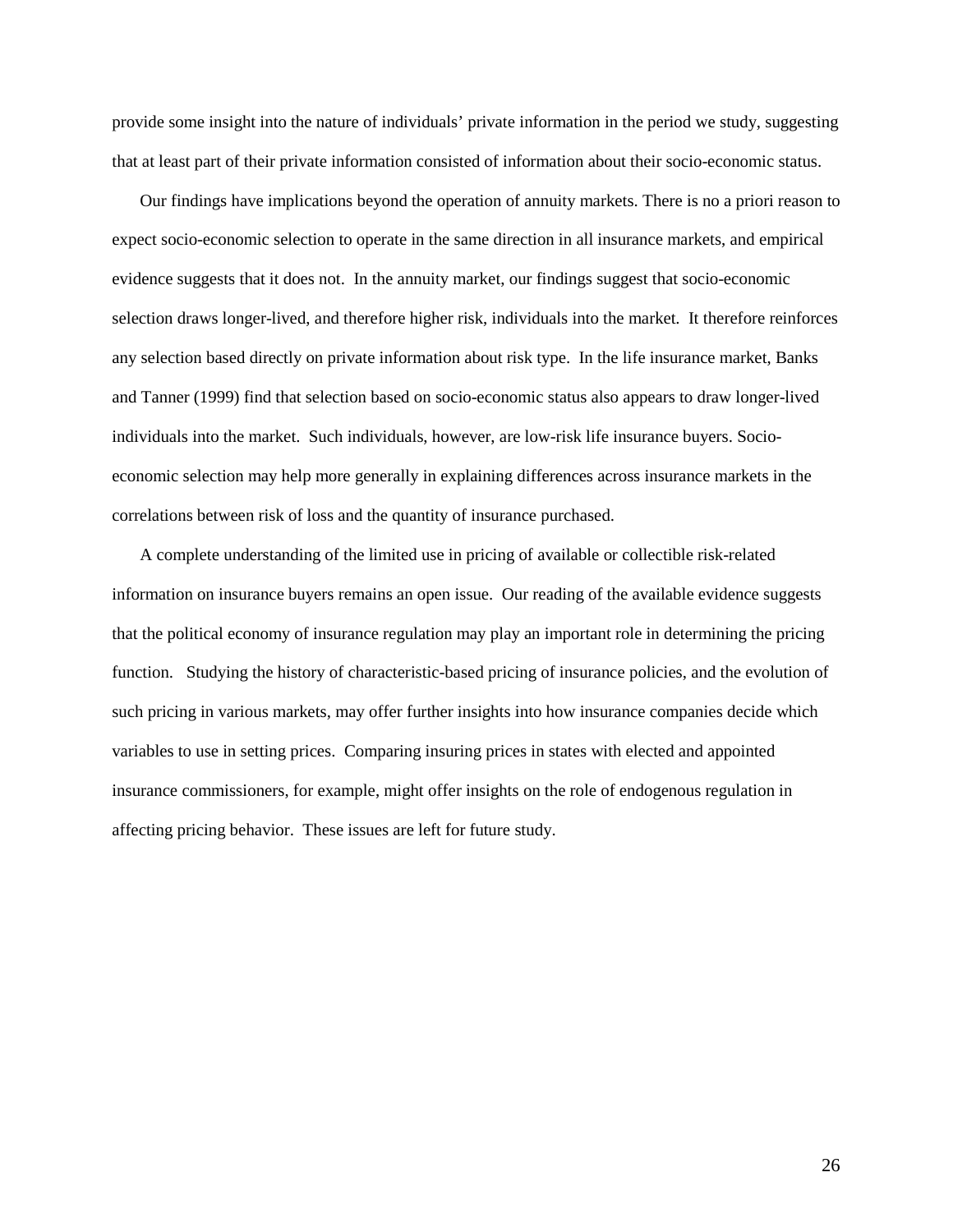#### **References**

- Ainslie, Ross. 2000. "Annuity and Insurance Products for Impaired Lives." Presented to the Staple Inn Actuarial Society, May 9.
- Attanasio, Orazio and Carl Emmerson. 2001. Differential Mortality in the U.K. Institute for Fiscal Studies working paper W01/16. http://www.ifs.org.uk/wps/wp0116.pdf
- Attanasio, Orazio and Hilary Hoynes. 2000. "Differential Mortality and Wealth Accumulation," Journal of Human Resources 35: 1-29.

Association of British Insurers. 1999. Insurance Statistics Year Book. London: ABI.

- Banks, James, and Carl Emmerson, 1999. "U.K. Annuitants." IFS Briefing Note*.* London: Institute for Fiscal Studies.
- Banks, James and Sarah Tanner. 1999. "Household Savings in the UK." IFS Reports, R62. London.
- Brown, Jeffrey and Amy Finkelstein. 2007. "Why is the Market for Long-Term Care Insurance So Small?" Journal of Public Economics*.* 91: 1967 – 1991.
- Brown, Jeffrey and Amy Finkelstein. 2008. "The Interaction of Public and Private Insurance: Medicaid and the Long-Term Care Insurance Market," American Economic Review 98: 1083-1102.
- Brown, Jeffrey, Olivia Mitchell, James Poterba and Mark Warshawsky. 2001. The Role of Annuity Markets in Financing Retirement. MIT Press: Cambridge, MA.
- Burrows, Billy. 2010. "Money Talk: How to Avoid the Annuities Postcode Trap," BBC News, 6 January. Accessed at http://news.bbc.co.uk/2/hi/business/8441314.stm (January 27 2013).
- Cannon, Edmund and Ian Tonks. 2011. ["Compulsory and Voluntary Annuities Markets in the UK,"](http://ukcatalogue.oup.com/product/9780199594849.do) in O. Mitchell, J. Piggott and N. Takayama, eds., Securing Lifelong Retirement Income: Global Annuity Markets and Policy. Oxford: Oxford University Press. 171-194.
- Cardon, James and Igal Hendel. 2001. "Asymmetric Information in Health Insurance: Evidence from the National Medical Expenditure Survey." RAND Journal of Economics 32: 408-27.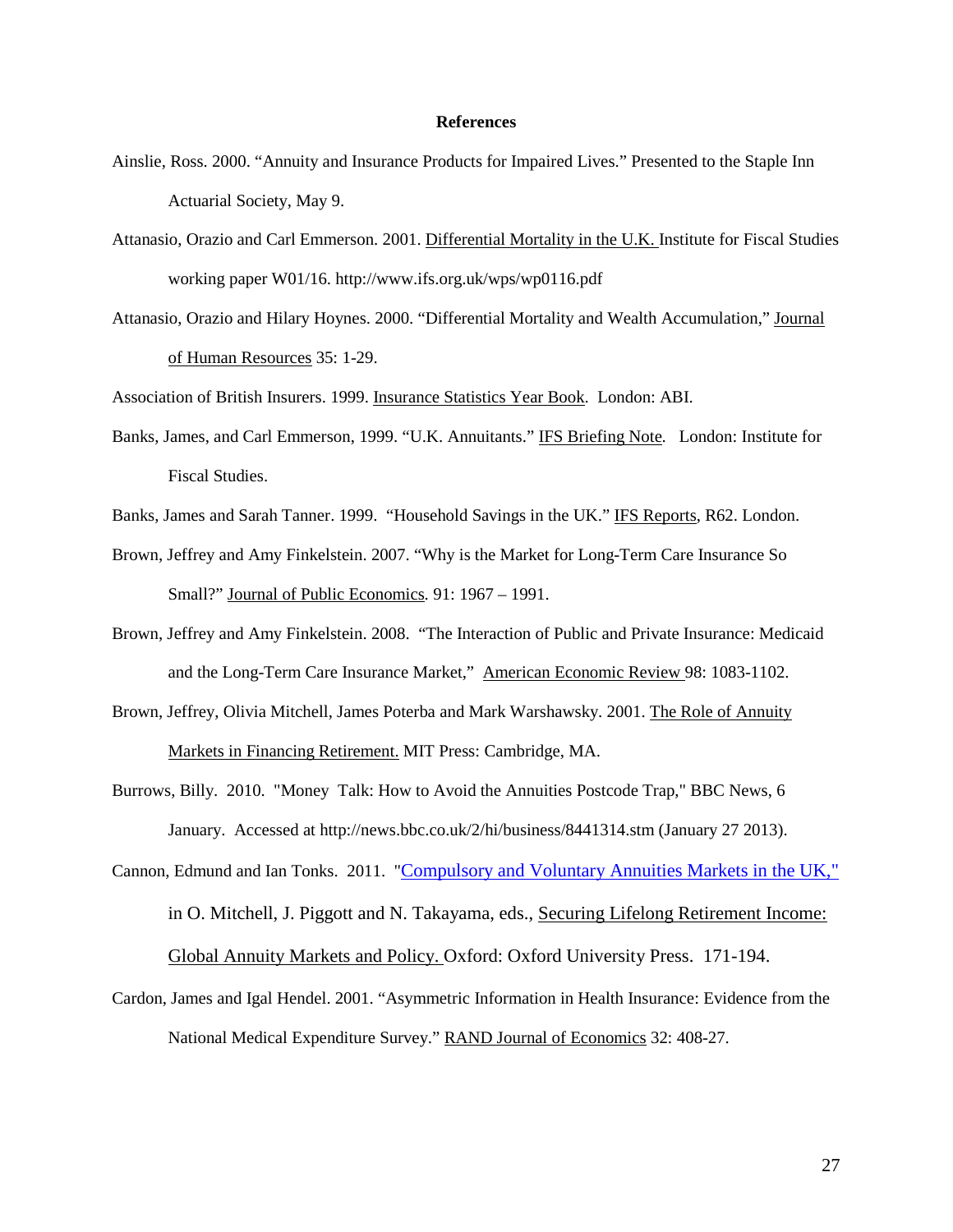Carter, Adrienne. 2005. "Telling the Risky from the Reliable." Business Week August 1, 57.

- Cawley, John and Tomas Philipson. 1999. "An Empirical Examination of Information Barriers to Trade in Insurance." American Economic Review 89: 827-846.
- Chiappori, Pierre-Andre. 2000. "Econometric Models of Insurance under Asymmetric Information." In G. Dionne, ed. Handbook of Insurance Economics. London: Kluwer. 365-394.
- Chiappori, Pierre-Andre and Bernard Salanie. 2000. "Testing for Asymmetric Information in Insurance Markets." Journal of Political Economy 108: 56-78.
- Chiappori, Pierre-Andre, Bruno Jullien, Bernard Salanie, and Francois Salanie. 2006. "Asymmetric Information in Insurance: General Testable Implications." RAND Journal of Economics 37: 783- 798.
- Cohen, Alma. 2005. "Asymmetric Information and Learning in the Automobile Insurance Market." Review of Economics and Statistics 87: 197-207.
- Cohen, Alma and Liran Einav. 2007. "Estimating Preferences from Deductible Choice." American Economic Review 97: 745-788.
- Cohen, Alma and Peter Siegelman. 2010. "Testing for adverse selection in insurance markets." Journal of Risk and Insurance 77(1): 39-84.
- Cox, David. 1972. "Regression Models and Life-tables (with discussion)." Journal of the Royal Statistical Society, Series B 34: 1987-220.
- Cox, David. 1975. "Partial Likelihood." Biometrika 62: 269-276.
- Cumbo, Josephine. 2012. "Pension Savers Missing Out on Enhanced Annuities." Financial Times (May 4). Accessed on line at http://www.ft.com/intl/cms/s/0/71715054-9433-11e1-bb47- 00144feab49a.html#axzz2JDMbBpJ2 on January 27, 2013.
- Cutler, David, Angus Deaton, and Adriana Lleras-Muney. 2006. "The Determinants of Mortality." Journal of Economic Perspectives 20: 97-120.
- Cutler, David, Amy Finkelstein and Kathleen McGarry. 2008. "Preference Heterogeneity and Insurance Markets: Explaining a Puzzle." American Economic Review, Papers and Proceedings*.* 98 (May),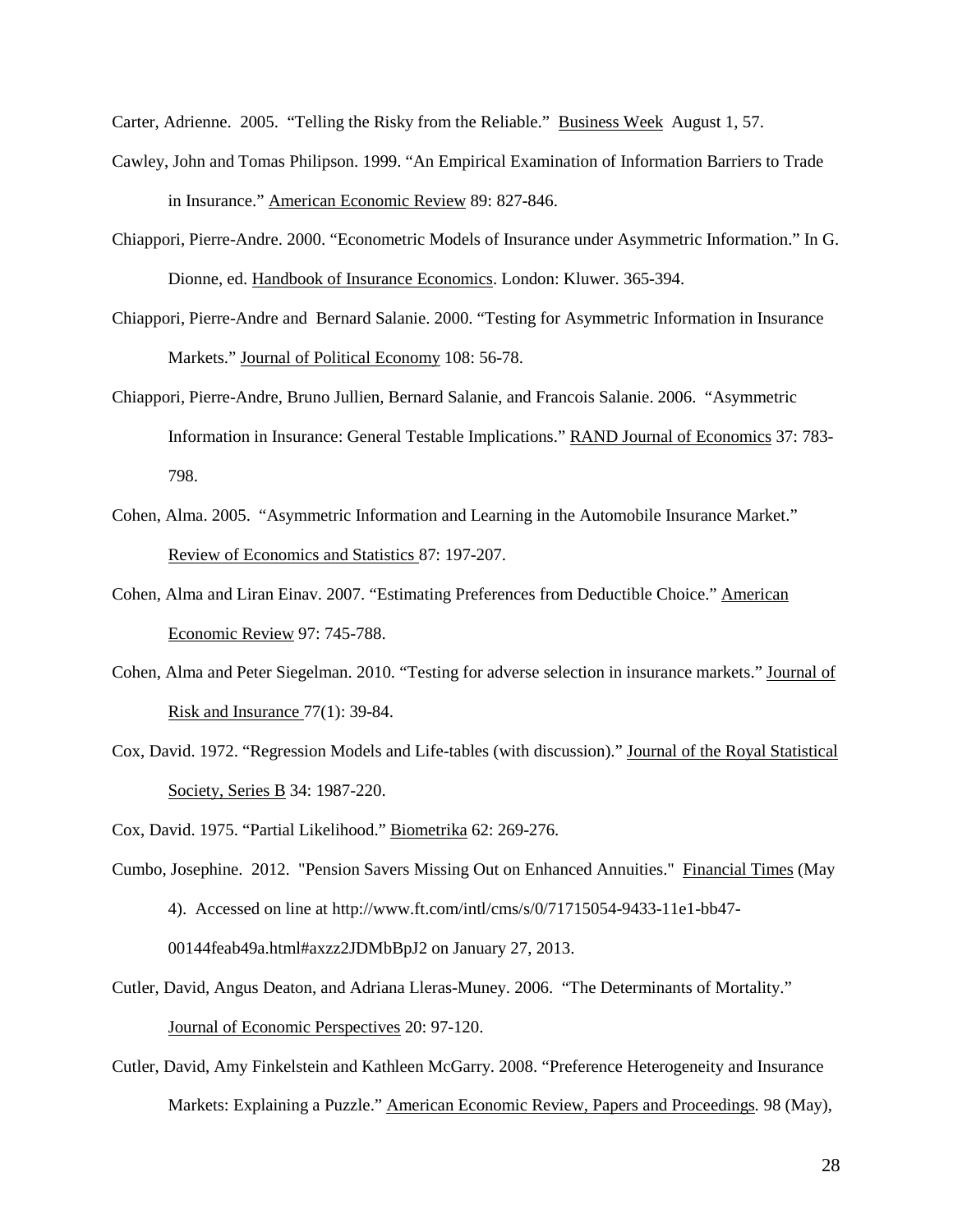157-162.

- Cutler, David and Richard Zeckhauser. 2000. "The Anatomy of Health Insurance." In A. J. Culyer and J. P. Newhouse, eds., The Handbook of Health Economics, Volume 1A. Amsterdam: North Holland. 563-643.
- Davidoff, Thomas and Gerd Welke. 2004. "Selection and Moral Hazard in the Reverse Mortgage Market." Unpublished mimeo, University of California – Berkeley.

De, Rahul. 2011. "Annuity Market in the U.K." M.Sc. thesis, University of Bristol.

- de Meza, David and David Webb. 2001. "Advantageous Selection in Insurance Markets." RAND Journal of Economics. 32: 249-262.
- Dionne, Georges, Christian Gourieroux and Charles Vanasse. 2001. "Testing for Evidence of Adverse Selection in the Automobile Insurance Market: A Comment." Journal of Political Economy 109: 444-451.
- Einav, Liran and Amy Finkelstein. 2011. "Selection in Insurance Markets: Theory and Empirics in Pictures." Journal of Economic Perspectives 25: 115-138.
- Einav, Liran, Amy Finkelstein and Mark Cullen. 2010. "Estimating Welfare in Insurance Markets Using Variation in Prices." Quarterly Journal of Economics 125: 877-921.
- Einav, Liran, Amy Finkelstein, and Jonathan Levin. 2010. "Beyond Testing: Empirical Models of Insurance Markets." Annual Review of Economics 2: 311-336.
- Einav, Liran, Amy Finkelstein and Paul Schrimpf. 2010. "Optimal Mandates and the Welfare Cost of Asymmetric Information: Evidence from the U.K. Annuity Market" Econometrica 78: 1031- 1092.
- Fang, Hanming, Michael Keane, and Dan Silverman. 2008. "Sources of Advantageous Selection: Evidence from the Medigap Insurance Market." Journal of Political Economy 116, 303-350.
- Finkelstein, Amy and Kathleen McGarry. 2006. "Multiple Dimensions of Private Information: Evidence from the Long-Term Care Insurance Market." American Economic Review 96: 938 – 958.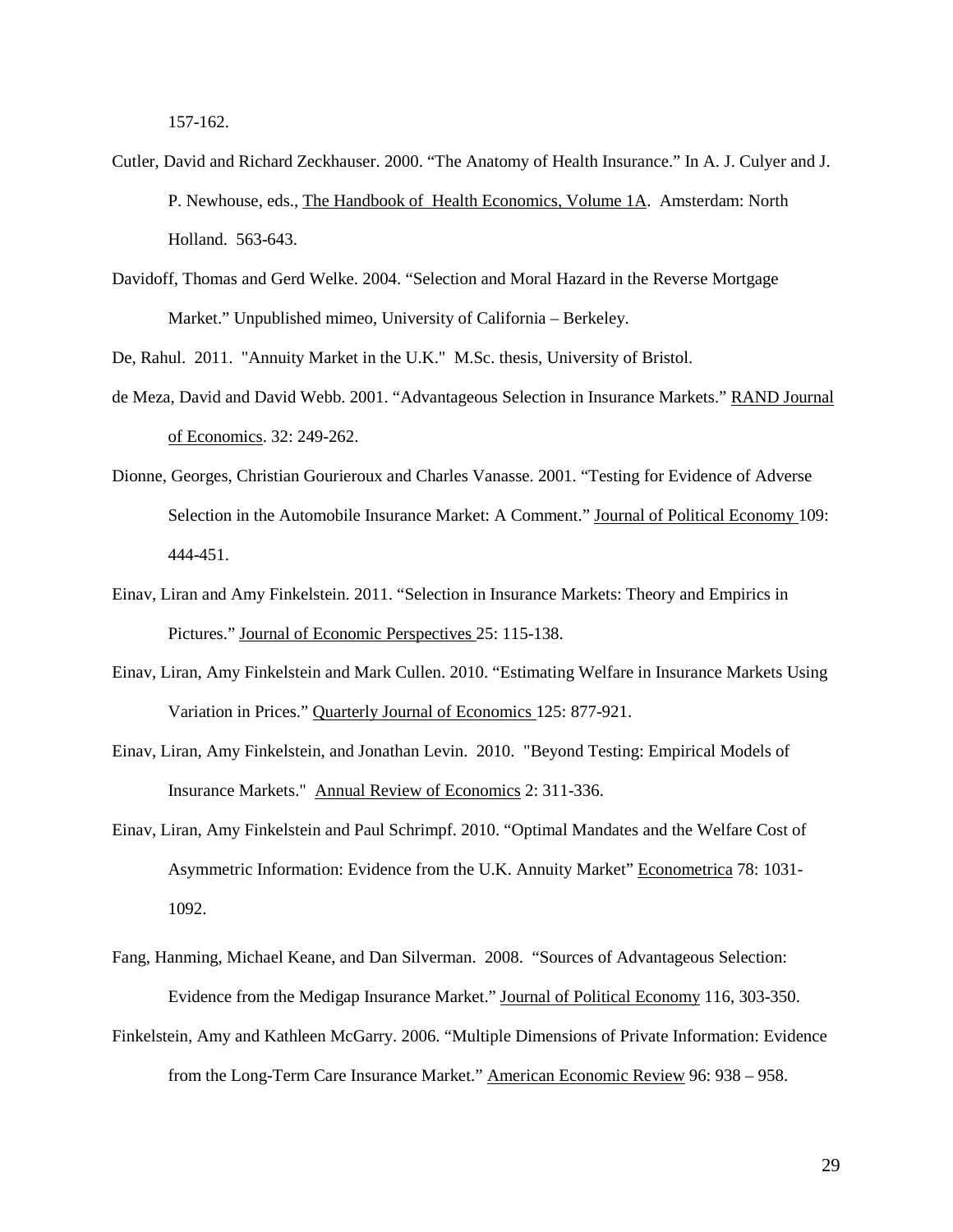- Finkelstein, Amy and James Poterba. 2002. "Selection Effects in the Market for Individual Annuities: New Evidence from the United Kingdom." Economic Journal 112, 28-50.
- Finkelstein, Amy and James Poterba. 2004. "Adverse Selection in Insurance Markets: Policyholder Evidence from the U.K. Annuity Market." Journal of Political Economy 112, 183-208.
- Han, Aaron and Jerry Hausman. 1990. "Flexible Parametric Estimation of Duration and Competing Risk Models." Journal of Applied Econometrics 5:1-28.
- He, Daifeng. 2009. "The Life Insurance Market: Asymmetric Information Revisited." Journal of Public Economics 93: 1090-1097.

Hemenway, David. 1990. "Propitious Selection." Quarterly Journal of Economics 105: 1063-1069.

- Ivaldi, Marc. 1996. "Sinistralité des Jeunes Conducteurs Novices, Incitations a la Sécurité Routière et Tarifications de l'Assurance Automobile." Toulouse, IDEI Report.
- Jullien, Bruno, Bernard Salanie, and Francois Salanie. 2007. "Screening Risk-Averse Agents Under Moral Hazard: Single Crossing and the CARA Case," Economic Theory 30: 151 – 169.
- Lander, Edward. 2008. "Post Code Annuity Pricing is Double-Edged, Actuaries Say." New Model Adviser (online, June 25). Accessed on January 27, 2013 at http://citywire.co.uk/new-modeladviser/post-code-annuity-pricing-is-double-edged-actuaries-say/a306568/2
- McCarthy, David and Olivia Mitchell. 2010. "International Adverse Selection in Life Insurance and Annuities." In S. Tuljapurkar, N. Ogawa, and A. Gautheir, eds., Riding the Age Wave: Responses to Aging in Industrial Societies. Amsterdam: North Holland.
- Meara, Ellen R., Seth Richards, and David M. Cutler. 2008. "The Gap Gets Bigger: Changes in Mortality and Life Expectancy by Education, 1981-2000," Health Affairs 27, 350-360.
- Menchik, Paul. 1993. "Economic Status as a Determinant of Mortality Among Black and White Older Men: Does Poverty Kill?," Population Studies 47: 427-436.
- Murthi, Mamta, J. Michael Orszag, and Peter Orszag. 1999. The Charge Ratio on Individual Accounts: Lessons for the U.K. Experience. Birkbeck College, University of London Working Paper 99-2. Office for National Statistics. 1997. Health Inequalities*.* London: The Stationary Office Limited.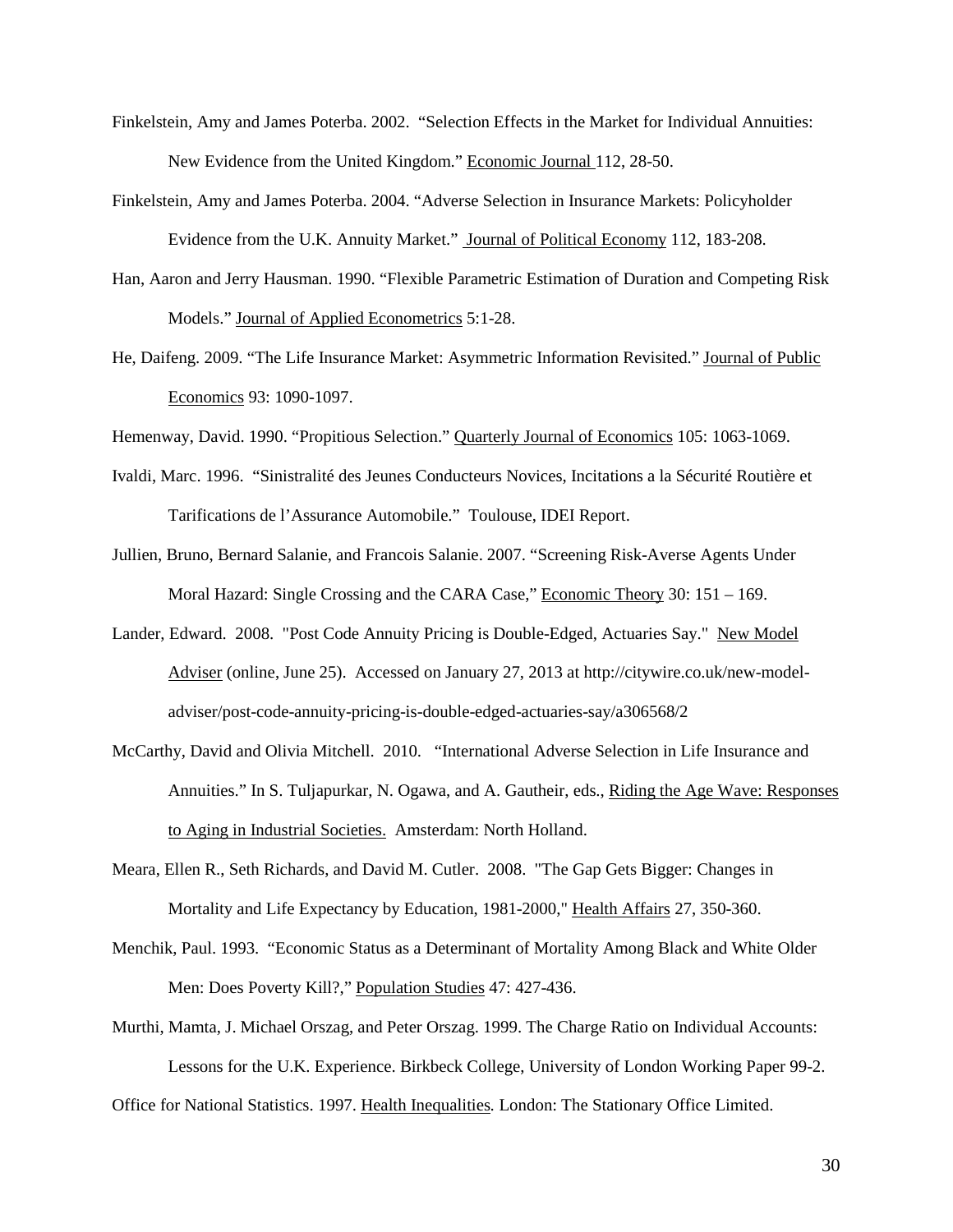Stern, Linda. 2013. "Your Finance: Do You Need Long-Term Care Coverage?" Newsday (June 20). Accessed June 24 2013 at http://www.newsday.com/business/your-finance-do-you-need-longterm-care-coverage-1.5531605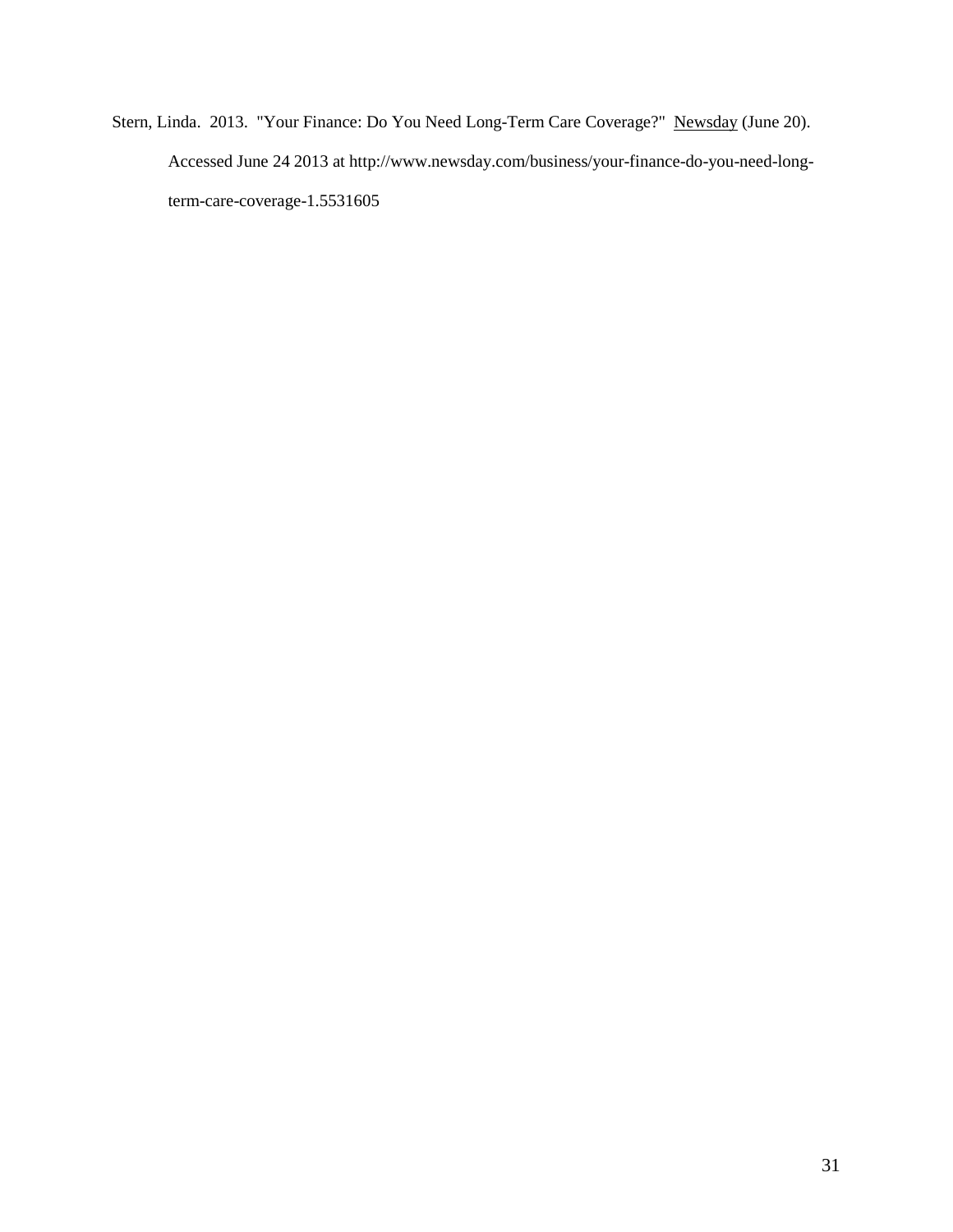Table 1: Summary Statistics on Annuitant Population at Sample Firm

| Number of policies                                      | 52,824         |
|---------------------------------------------------------|----------------|
| Number (%) of annuitants who die within sample period   | 5,592 (10.6%)  |
| Number (%) of annuitants who are male                   | 31,329 (59.3%) |
| Average age at purchase                                 | 62.2           |
| Number (%) of policies that are constant nominal payout | 47,370 (89.7%) |
| Number (%) of policies that have guarantees             | 43,259 (81.9%) |
| Mean initial payment $(E)$                              | 1,819          |
| Median initial payment                                  | 901            |
| Standard deviation of initial payment $(E)$             | 3,682          |
| Average premium                                         | 19,550         |

Note: The sample consists of single life compulsory annuities sold between 1988 and 1998 that were still in force in 1998. The text describes further sample restrictions. Mortality experience covers the period January 1 1998 through February 29, 2004. Policies that do not have constant nominal payouts have payouts that increase over time in nominal terms. Policies with guarantees continue to make payments to annuitant estate if the annuitant dies during the guarantee period. Premium and initial payment are converted to £1998 using annual values of the Retail Prices Index (RPI).

|  | Table 2: Summary Statistics on Ward-Level Socio-Economic Status and Health Status |  |
|--|-----------------------------------------------------------------------------------|--|
|--|-----------------------------------------------------------------------------------|--|

|                                                    | Population-weighted |          | Annuitant-weighted |           |
|----------------------------------------------------|---------------------|----------|--------------------|-----------|
| Social Economic Status Measure                     | Average             | Std. Dev | Average            | Std. Dev. |
| Qualified                                          | 13.4%               | 8.00     | 15.9%              | 8.15      |
| Social Class: Professional and Managerial (I & II) | 31.6                | 12.13    | 36.1               | 12.13     |
| Social Class: Skilled (III)                        | 43.6                | 6.95     | 41.7               | 7.48      |
| Social Class: Partly Skilled or Unskilled (IV & V) | 21.6                | 8.03     | 19.4               | 2.47      |
| Presence of Long-term illness                      | 12.1                | 3.44     | 114                | 3.12      |

Note: Based on ward-level statistics from 1991 UK census. Population-weighted estimates are constructed weighting each ward by its population; annuitant-weighted estimates are constructed weighting each ward by the number of policies the sample firm has in that ward. The omitted social class, which consists of those in the armed forces, receiving annuity payments through government schemes, and "unknown," accounts for 3 percent (2.8 percent) of the population-weighted (annuitant-weighted) sample.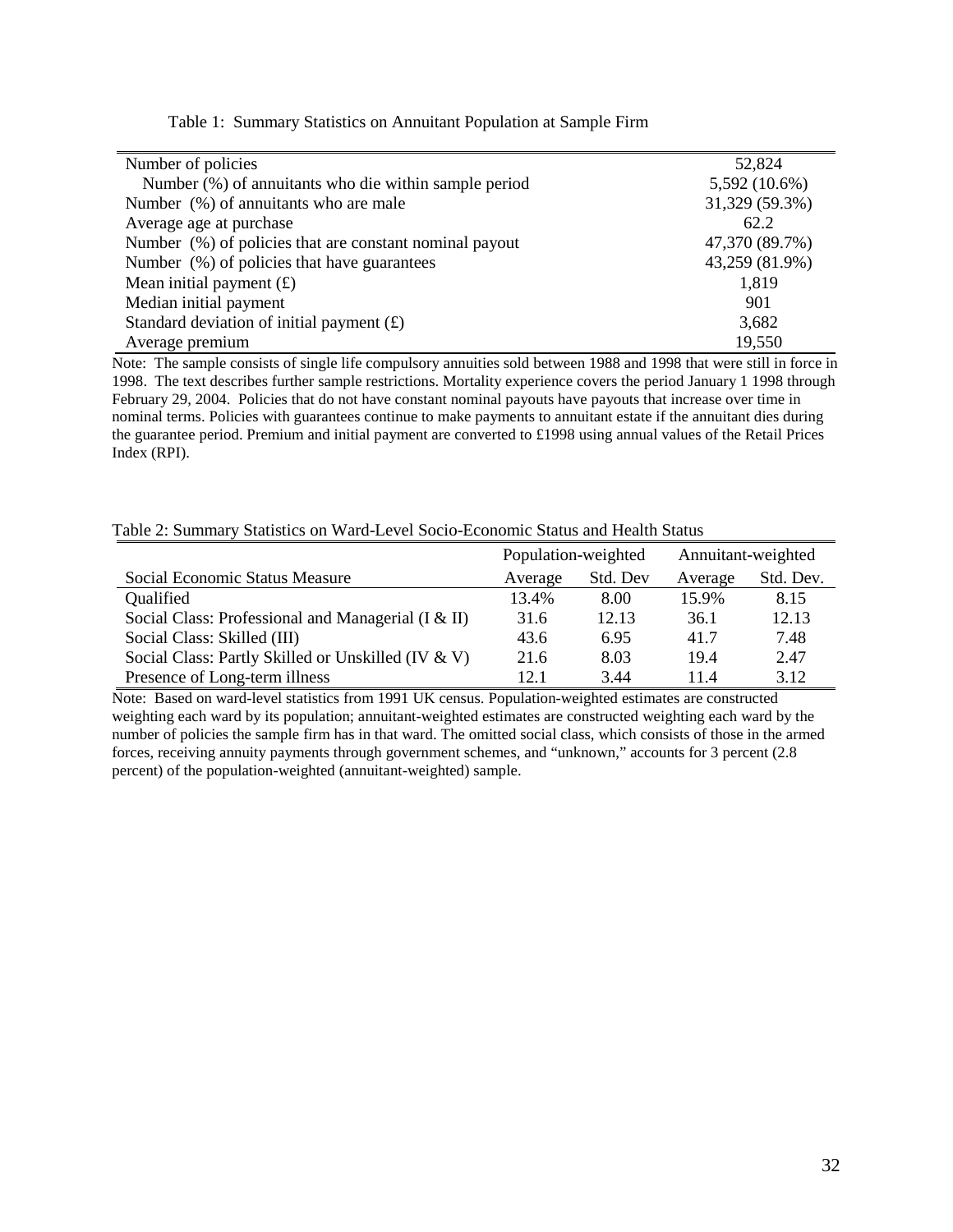|                                                                                           |                        | Education                  | Occupation               | Illness                                            |
|-------------------------------------------------------------------------------------------|------------------------|----------------------------|--------------------------|----------------------------------------------------|
|                                                                                           | (1)                    | (2)                        | (3)                      | (4)                                                |
| Male                                                                                      | $0.638***$<br>(0.0349) | $0.629***$<br>(0.0347)     | $0.628***$<br>(0.0348)   | $0.636***$<br>(0.0347)                             |
| Percentage of Ward that is Educationally<br>Qualified                                     |                        | $-0.0150***$<br>(0.0017)   |                          |                                                    |
| Percentage of Ward in Professional or<br>Managerial Occupations (Social Class I & II)     |                        |                            | $-0.0118***$<br>(0.0017) |                                                    |
| Percentage of Ward in Skilled Occupations<br>(Social Class III)                           |                        |                            | $-0.0029$<br>(0.0027)    |                                                    |
| Percentage of Ward with Long Term Illness<br>$\sim$<br>$\mathbf{X}$<br>$\sqrt{ }$<br>1.77 | 1.1.7.1.7.7.7          | $\sim$ $\sim$<br>$\bullet$ | 1000<                    | $0.0248***$<br>(0.0043)<br>$\sim$ 00<br>$\sqrt{1}$ |

Table 3: Hazard Models Relating Annuitant Mortality Experience to Annuitant Gender and Ward-Level SES Characteristics

Note: Coefficients are from Cox Proportional Hazard Model of time lived since 1998 (see equation 4).  $N = 52,824$ . In addition to the covariates shown in the table, all regressions contain indicator variables for age at purchase and year of purchase. Heteroscedasticity-robust standard errors clustered at the ward level are in parentheses. In column 3, the omitted category is percentage of ward in partly skilled or unskilled occupations (Social Class IV or V). \*\*\*, \*\*, \* denotes statistical significance at the 1 percent, 5 percent and 10 percent level respectively.

|            |  | Table 4: The Effect of Varying Ward Characteristics on Implied Five-Year Mortality Rates for |  |  |
|------------|--|----------------------------------------------------------------------------------------------|--|--|
| Annuitants |  |                                                                                              |  |  |

|        |         | Fraction of Ward Qualified   |         | Fraction of Ward in Social<br>Class I or II |         | Fraction of Ward with<br>Long-Term Illness |
|--------|---------|------------------------------|---------|---------------------------------------------|---------|--------------------------------------------|
|        | Average | One Std Dev<br>Above Average | Average | One Std Dev<br>Above Average                | Average | One Std Dev<br><b>Below Average</b>        |
| Male   | 10.7    | 9.7                          | 10.7    | 9.3                                         | 10.9    | 10.2                                       |
| Female | 4.3     | 3.7                          | 4.3     | 3.7                                         |         | 3.8                                        |

Notes: Table reports the post-1998 5-year cumulative mortality probability of an individual who purchased an annuity at age 65 in 1994, conditional on having survived until 1998. Cumulative mortality probabilities are derived from the coefficient estimates in Table 3 and the corresponding estimate of the baseline hazard (not reported). For the change in the proportion of the ward in Social Class I or II, the individuals are moved to Social Class IV or V.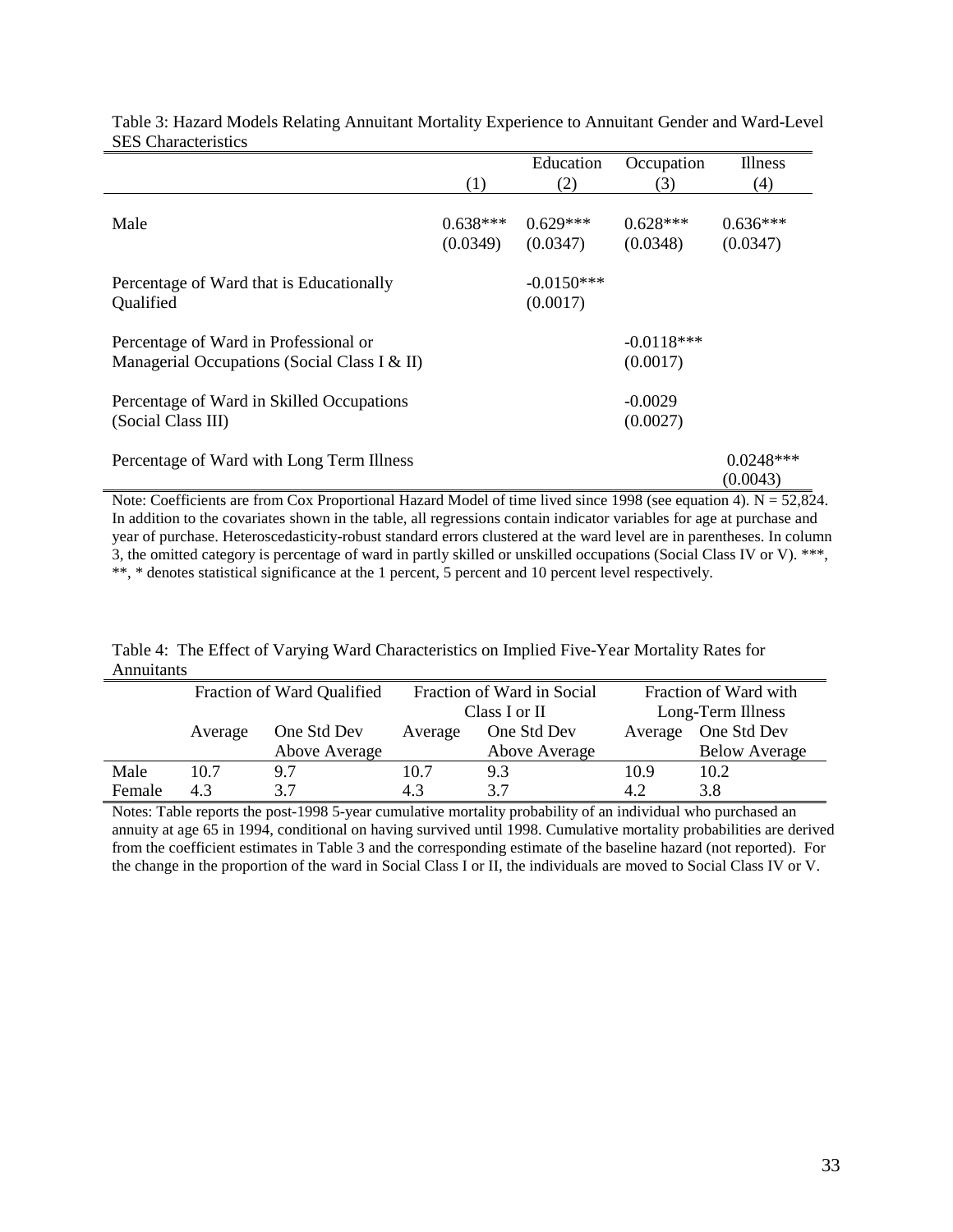|                                  | Policies with No<br>Guarantee | Policies with 5-<br><b>Year Guarantee</b> | Policies with 10-<br><b>Year Guarantee</b> |
|----------------------------------|-------------------------------|-------------------------------------------|--------------------------------------------|
|                                  | [N=7,964]                     | $[N=35,042]$                              | $[N=4,366]$                                |
| Percentage of Ward that is       | $0.0223***$                   | $0.0271***$                               | $0.0160***$                                |
| <b>Educationally Qualified</b>   | (0.0017)                      | (0.0011)                                  | (0.0022)                                   |
|                                  |                               |                                           |                                            |
| Percentage of Ward in            | $0.0154***$                   | $0.0201***$                               | $0.0103***$                                |
| Professional or Managerial       | (0.0018)                      | (0.0013)                                  | (0.0022)                                   |
| Occupation (Social Class I & II) |                               |                                           |                                            |
|                                  |                               |                                           |                                            |
| Percentage of Ward in Skilled    | $-0.0012$                     | $-0.0010$                                 | $-0.0054$                                  |
| Occupations (Social Class III)   | (0.0029)                      | (0.0020)                                  | (0.0035)                                   |
|                                  |                               |                                           |                                            |
| Percentage of Ward with Long-    | $-0.0373***$                  | $-0.0438***$                              | $-0.0284***$                               |
| <b>Term Illness</b>              | (0.0046)                      | (0.0029)                                  | (0.0052)                                   |
| Mean Dependent Variable          |                               |                                           |                                            |
| (£1998)                          | 6.63                          | 6.30                                      | 7.23                                       |

Dependent Variable: Log Initial Payment

## Table 5: Ward SES Characteristics and Quantity of Insurance Purchased

Note: The table reports OLS estimates of equation (5) on the sample of policies with constant nominal payouts. Different columns report results using different dependent variables; they are all measured in constant, 1998  $\pounds$ 's. Different panels report results using different ward characteristics on the right hand side. Each cell (defined by a column and a panel) reports a coefficient from a different regression. In addition to the covariates shown in the table, all regressions include indicator variables for age and year of purchase and for gender of annuitant. In panel B, omitted category is partly or unskilled social class (Social Class IV or V). Standard errors, heteroscedasticity-robust and clustered at the ward level to allow for within-ward correlation in the error term, are shown in parentheses. \*\*\*, \*\*, \* denotes statistical significance at the 1 percent, 5 percent, and 10 percent levels respectively.